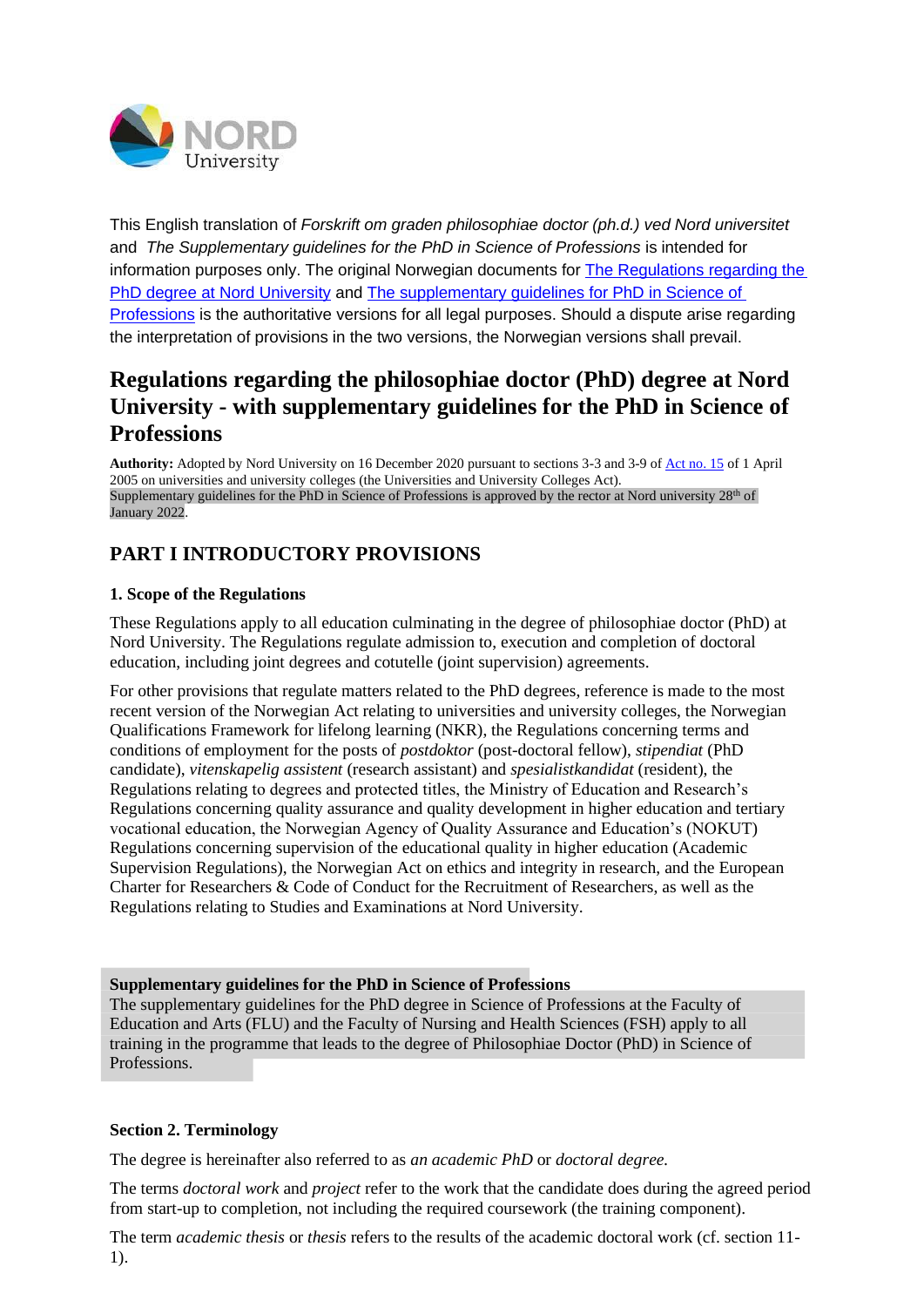# **Section 3. The objectives of doctoral education and conferral of a degree**

# **Section 3-1. Objectives, scope and content**

The objective of the doctoral education is to qualify candidates to conduct research of a high international standard and perform other types of work requiring a high level of academic expertise and analytical thinking in accordance with good academic practice and established standards on academic and research ethics.

The doctoral education shall provide the candidate with knowledge, skills and expertise in keeping with the Norwegian Qualifications Framework.

The doctoral education has a normal duration of three (3) years of full-time study and includes a training component comprising required coursework with a minimum scope of 30 credits. The faculties may decide that the training component shall comprise more than 30 credits.

The main component of the doctoral education is an independent research project or combined research and development work carried out under active academic supervision.

# **Supplementary guidelines for the PhD in Science of Professions**

The training component of the PhD in Science of Professions is worth 30 ECTS.

# **Section 3-2. Conferral of an academic PhD**

A PhD degree is conferred on the basis of:

- An approved academic thesis (cf. section 11-1)
- Approved completion of the required coursework (the training component) (cf. section 9-1)
- An approved trial lecture on an assigned topic (cf. section 18-1)
- Approved public defence of the academic thesis (disputation) (cf. section 18-2)

# **Section 4. Responsibility for the doctoral education**

The Board of Nord University has the overall responsibility for the doctoral education.

The faculties have been delegated responsibility for the implementation of the doctoral education within their respective disciplines. The faculties that manage the PhD programme are responsible for adopting the programme description and the course descriptions.

The Rector may establish supplementary guidelines for the respective PhD programmes, provided they are not in conflict with these Regulations.

The programme coordinator for the PhD programme must possess a PhD in a relevant subject area.

# **Supplementary guidelines for the PhD in Science of Professions**

For the PhD in Science of Professions, the general responsibility for the PhD training programme lies with the deans of FLU and FSH, in accordance with the division of labour described in ["Division of Labour between the deans of the two faculties -](https://www.nord.no/no/studier/Documents/Division_of_labour_betw) PhD in Science og Professions". The inter-faculty [Doctoral Committee](https://www.nord.no/no/studier/Documents/Mandate_for_the_Doctoral_Committee-PhD_degree_in_Science_of_Professions.pdf) (DU) and th[e Working Committee](https://www.nord.no/no/studier/Documents/Mandate_for_the_Working_Committee-PhD_in_Science_of_Professions.pdf) (AU) advise the deans. The composition and responsibilities of the DU and AU are described in separate [mandates](https://www.nord.no/no/studier/Documents/Mandat_for_Doktorgradsutvalget_(DU)_og_Arbeidsutvalget_(AU).pdf). The deans of FLU and FSH appoint a programme coordinator and an assistant programme coordinator for the PhD in Science of Professions.

# **Section 5. Quality Assurance**

The doctoral education is covered by Nord University's quality assurance system. The faculties are required to quality assure their doctoral education in line with this system.

# **PART II ADMISSION**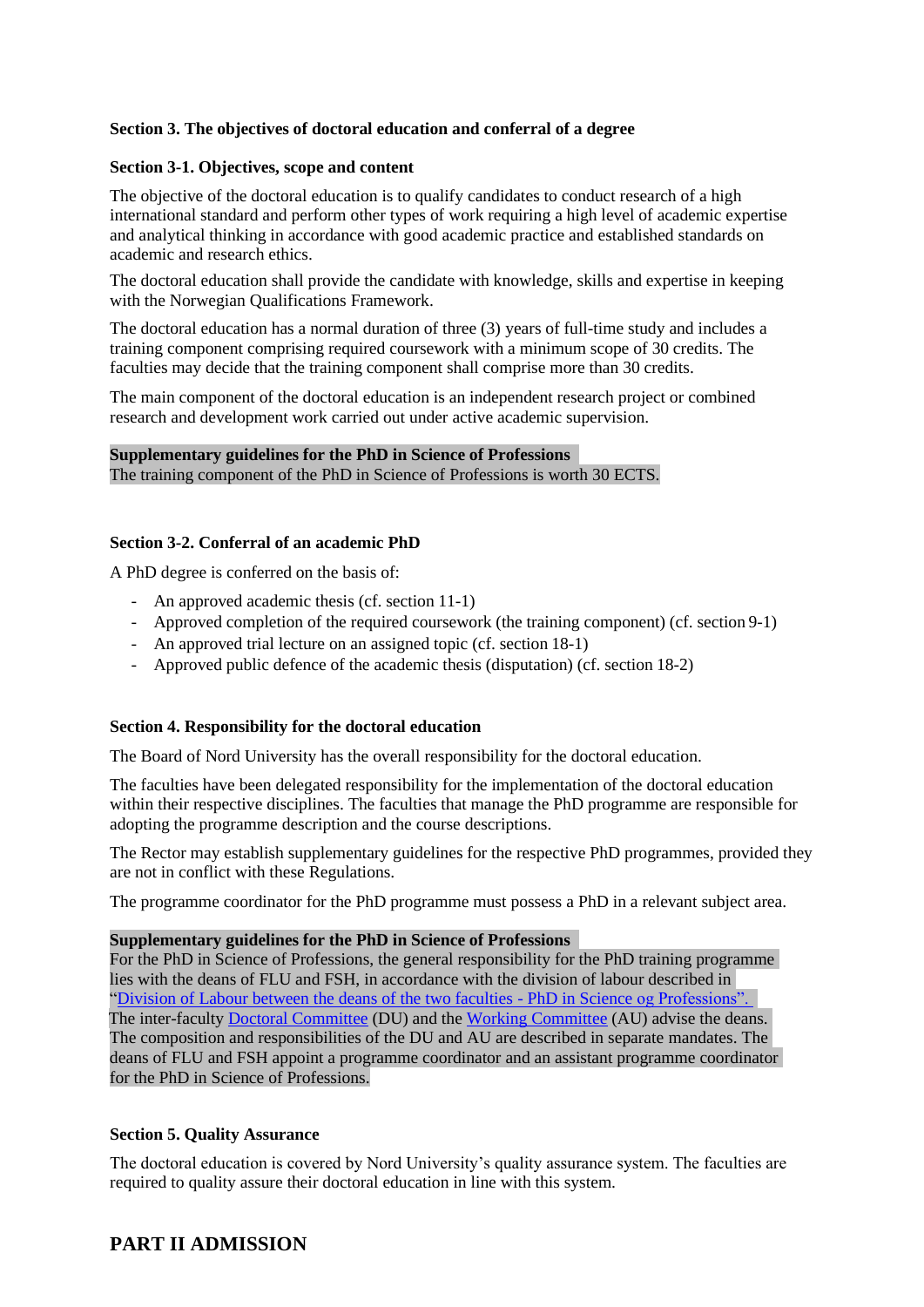# **Section 6. Admission**

# **Section 6-1. Admission requirements**

For admission to the doctoral education, the applicant must normally have an academic master's degree of 120 credits or the equivalent; cf. section 3 of the Regulations concerning Requirements for Master's Degrees and the descriptions in the second cycle of the Norwegian Qualifications Framework. The applicant must normally have an average weighted grade of B or higher on their higher degree.

After special assessment, Nord University may approve other equivalent education as a basis for admission.

Private funding, such as own or family funds etc. is not normally accepted as equivalent funding for admission to organised research education (cf. section 6-2).

The faculties may set additional requirements regarding qualifications based on criteria that are publicly available and in line with their current recruitment policy and academic profile.

# **Supplementary guidelines for the PhD in Science of Professions**

For admission to the PhD programme, applicants must hold a Master degree of 120 ECTS or the equivalent, as well as basic professional training at Bachelor or Master level in health, social or educational studies.

Candidates with a Master degree of 120 ECTS who do not have basic professional training at Bachelor or Master level in the aforementioned studies may be considered for admission following an individual assessment of whether their proposed project is relevant to professional practice and can be linked to practice.

In all projects, the applicants are required to show that the project is profession-oriented and practice-based. The project is also required to encompass one or more of the areas of language, relationships and actions in the context of professional practice. Applicants whose weighted average in their Master degree is lower than a 'B', may qualify for admission by virtue of, for example, their contribution to a peer-reviewed article as a first author or participation in a research project relevant to the subject area. Applications must document the applicant's basic scientific understanding and insight, reflection, independence and analytical thinking. See the [Programme](https://www.nord.no/no/studier/Documents/Programme_description-PhD_in_Science_of_Professions-DRGPR.pdf)  [description for the PhD in Science of Professions](https://www.nord.no/no/studier/Documents/Programme_description-PhD_in_Science_of_Professions-DRGPR.pdf) and the [Guidelines for the project description](https://www.nord.no/no/studier/Documents/Guidelines_for_the_project_description-application_for_admission.pdf)[.](https://www.nord.no/no/studier/Documents/Retningslinjer_for_prosjektbeskrivelse.pdf) 

# **Section 6-2. Application requirements**

The application must include:

- Documentation of the education and the qualifications on which admission is to be based.
- A project description including:
	- an academic outline of the project
	- an account of any permits from research ethics committees and/or other authorities that will be required to carry out the project
	- a progress plan
	- a funding plan for execution of the project
	- documentation of any special needs for academic resources and materials
	- any plans for periods to be spent at another institution
	- plans for dissemination of results
	- information about any intellectual property restrictions to protect others' rights
- The project description must state whether the project is dependent on permissions from research ethics committees or other authorities or from private individuals (informants, patients, parents, etc.). If possible, this kind of permission should be obtained in writing and submitted with the application.
- The project must have a data management plan.

The application ought to include:

- A plan for the required coursework (training component), including training aimed at general competencies in accordance with the Norwegian Qualifications Framework.
- A proposal for at least one academic supervisor and indication of the applicant's proposed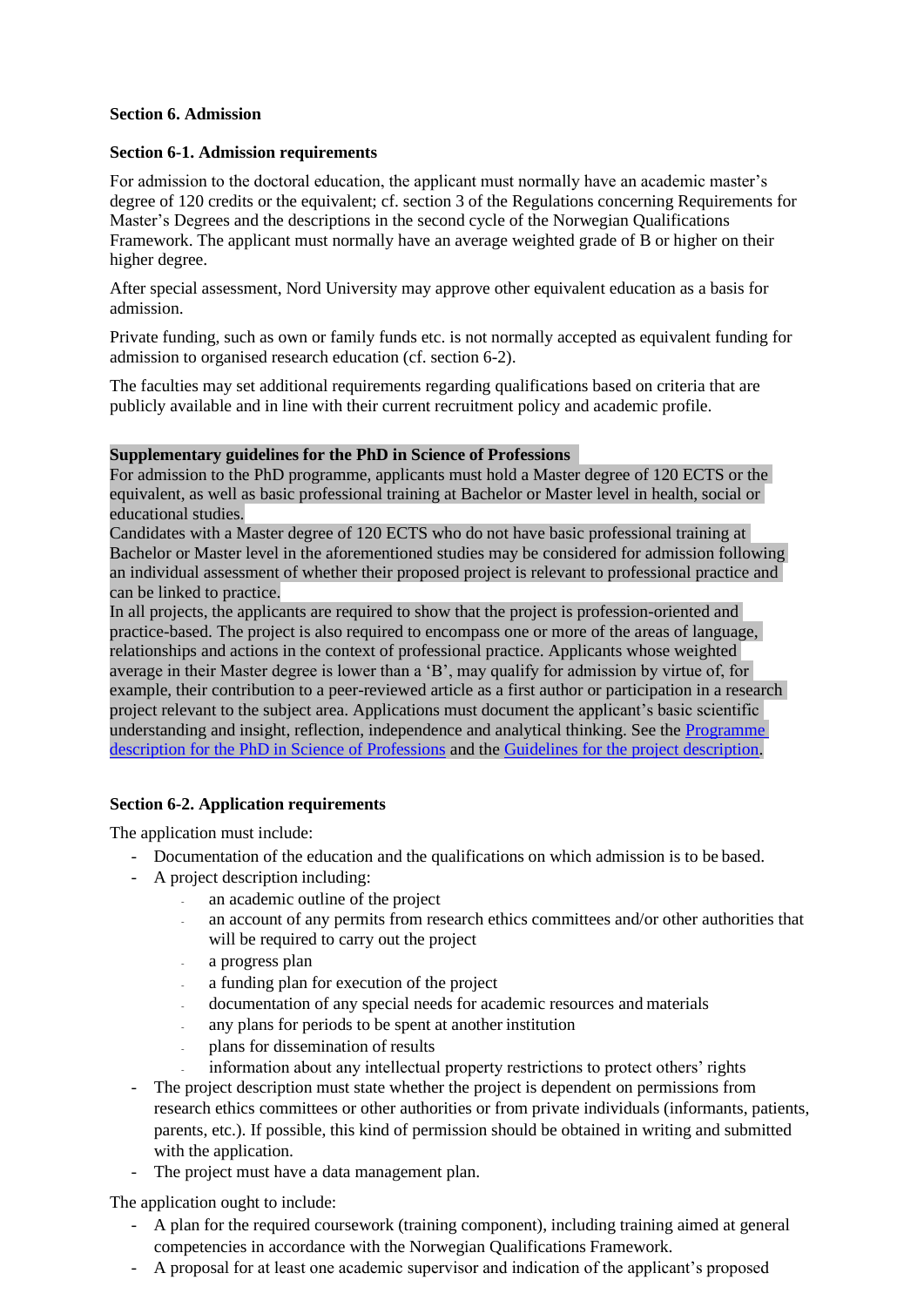affiliation with an active research group.

- Which language the thesis is going to be written in (cf. section 11-1).
- An account of any legal and/or ethical issues raised by the project and how these can be resolved.

Nord University may set additional documentation requirements. The application must contain an overview of relevant publications and an overview of any courses that the applicant would like to have included in the training component.

Nord University may set requirements regarding obligatory residency at the institution.

# **Supplementary guidelines for the PhD in Science of Professions**

Admission applications for external applicants must include documentation of full funding for the entire study period. In addition to the requirements in Section 6-2 of the regulations, the project description must include a plan for internationalisation.

Applications for admission should be sent to the Working Committee for the PhD in Science of Professions by email to postmottak@nord.no

# **Section 6-3. Infrastructure**

The candidate must be given access to the necessary infrastructure to be able to carry out their research project. The faculty decides what constitutes necessary infrastructure for execution of the project. For candidates with external funding or an external workplace, an agreement is entered into between Nord University and the external party in connection with the individual research project. As a general rule, this kind of agreement must have been entered into before the candidate in question is formally admitted, or immediately afterwards.

# **Section 6-4. Admission decision**

Applicants must normally apply for admission to the doctoral education within three (3) months of the start of the funding.

If less than one (1) year of full-time work remains on the project at the time of application, the application will be rejected.

Decisions on admission are based on an overall assessment of the application and are contingent on the faculty having academic supervisor capacity. The faculty can set criteria for the ranking of qualified applicants if the number of applicants exceeds the admission capacity.

The formal decision letter must include the appointment of at least one academic supervisor, assignment of responsibilities for dealing with other needs outlined in the application, and

specification of the start date and completion date of the agreement period. The start date is normally the same as the start date for the funding.

Admission can be denied if:

- agreements with external third parties will impede the doctoral work being made available to the public and its public defence
- agreements concerning intellectual property rights that have been entered into are so unreasonable that Nord University ought not to be involved in the project
- the applicant will not be able to fulfil the requirement that a minimum of one year of the project must normally be carried out after the candidate has been admitted to the doctoral programme
- the funding is not sufficient for the project to be carried out

# **Supplementary guidelines for the PhD in Science of Professions**

Admissions to the PhD in Science of Professions are decided by the dean on the basis of recommendations from the Working Committee. If it is not possible to provide satisfactory supervision due to the theme or design of the PhD project, the dean may reject the application on the basis of a recommendation from the Working Committee.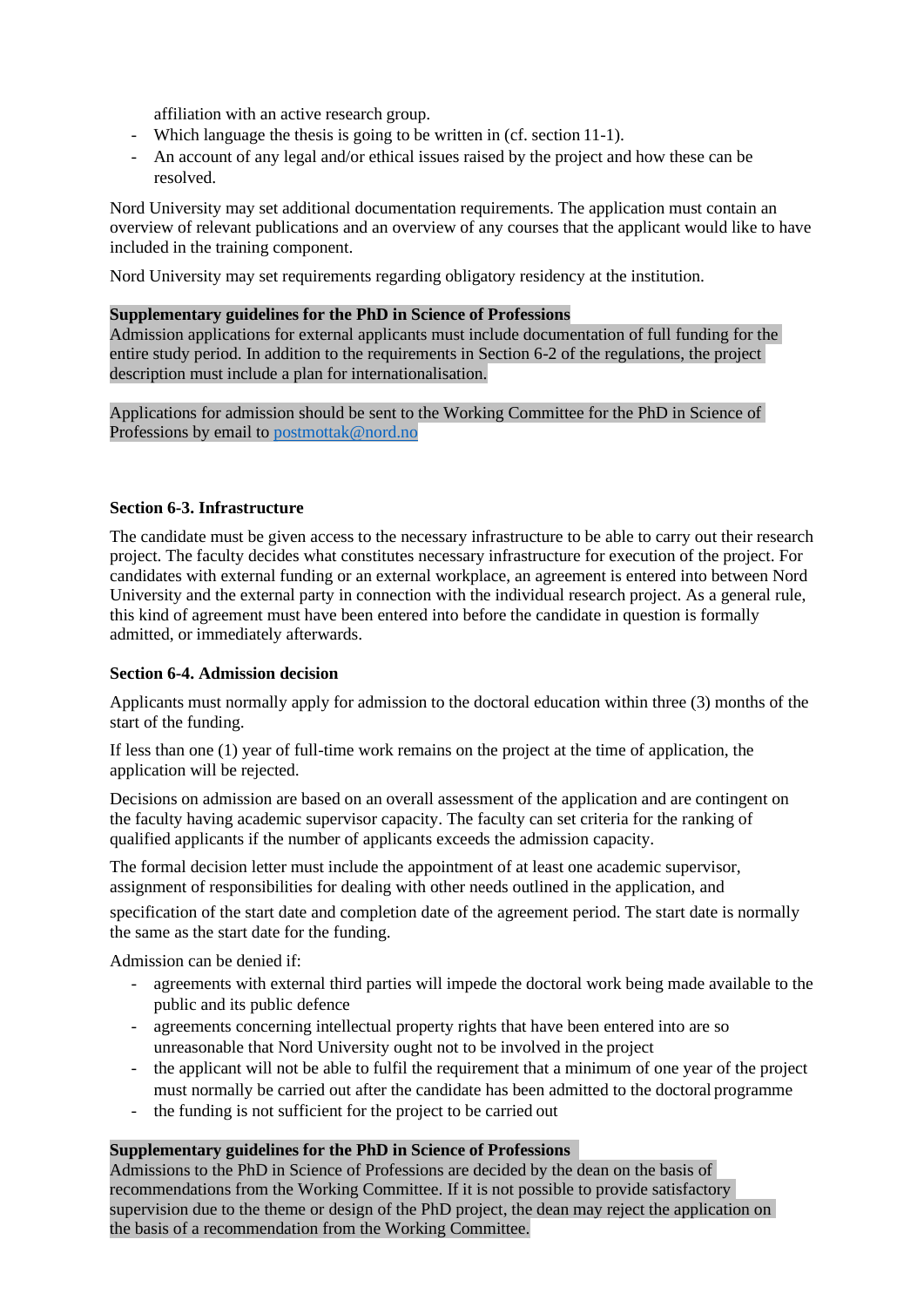# **Section 7. The doctoral agreement**

# **Section 7-1. The parties to the agreement**

Admission to the doctoral education at Nord University is formalized in a written agreement within the framework of the standard agreement for admissions adopted by Nord University. The agreement must be signed by the PhD candidate, the academic supervisor(s) and the faculty that the candidate is being admitted to. The agreement governs the parties' rights and obligations during the admission period and shall ensure that the candidate participates regularly in an active, relevant research environment. The agreement shall also help ensure that the candidate completes their doctoral education within the agreed time frame.

For PhD candidates with funding from, employment at or other contributions from an external party, a separate agreement must be entered into between the candidate, Nord University and the external party.

In cases where the PhD candidate is going to be affiliated with institutions outside Norway, compliance with Nord University's guidelines for this kind of collaboration must be ensured. In addition, a separate agreement must be entered into using the special template. This agreement must normally be appended to the admissions agreement.

# **Section 7-2. Agreement period**

The agreement period corresponds to the funding period and is normally three years for full-time study or four years if the candidate has required work duties corresponding to 25 % of full-time work. Nord University may set provisions regarding the maximum time for completion, not including statutory leaves of absence and required work duties.

In the event of statutory interruptions, the agreement period will be extended accordingly.

The faculty may extend the agreement period on the basis of a valid application. If an extension is granted, the faculty may set additional terms and conditions. Any extension of the agreement period must be related to the employment rights or be specifically clarified in relation to the candidate's funding base.

After the expiry of the agreement period, the parties' rights and obligations pursuant to the PhD agreement cease, such that the PhD candidate may lose their right to academic supervision, to attend courses, and access to Nord University's infrastructure. The candidate may nevertheless apply to have their doctoral work assessed for a PhD degree.

The maximum permitted length of study is six years from the start date to submission of the thesis for assessment. Statutory leaves of absence, extended sickness absence and required work duties are not included in the six years. Stricter requirements for progression during the course of study may be set in supplementary regulations for the PhD programme.

# **Section 7-3. Voluntary termination**

The candidate and the faculty can agree on discontinuation of the doctoral education before the agreed time. In the event of voluntary early termination of the doctoral education, it must be specified in writing how issues related to employment, funding, rights to results, etc. are to be resolved.

In the event of voluntary termination because the candidate wishes to change project or transfer to another programme, the candidate must submit a new application for admission based on the new project.

A thesis prepared under organised academic supervision in a doctoral programme at Nord University, or other institutions in Norway, may not be submitted for assessment as an independent doctoral degree or dr.philos.

# **Section 7-4. Enforced termination in the event of delay or lack of progress or termination of funding**

If one or more of the following conditions are met, the faculty may decide to impose forced termination of the doctoral education: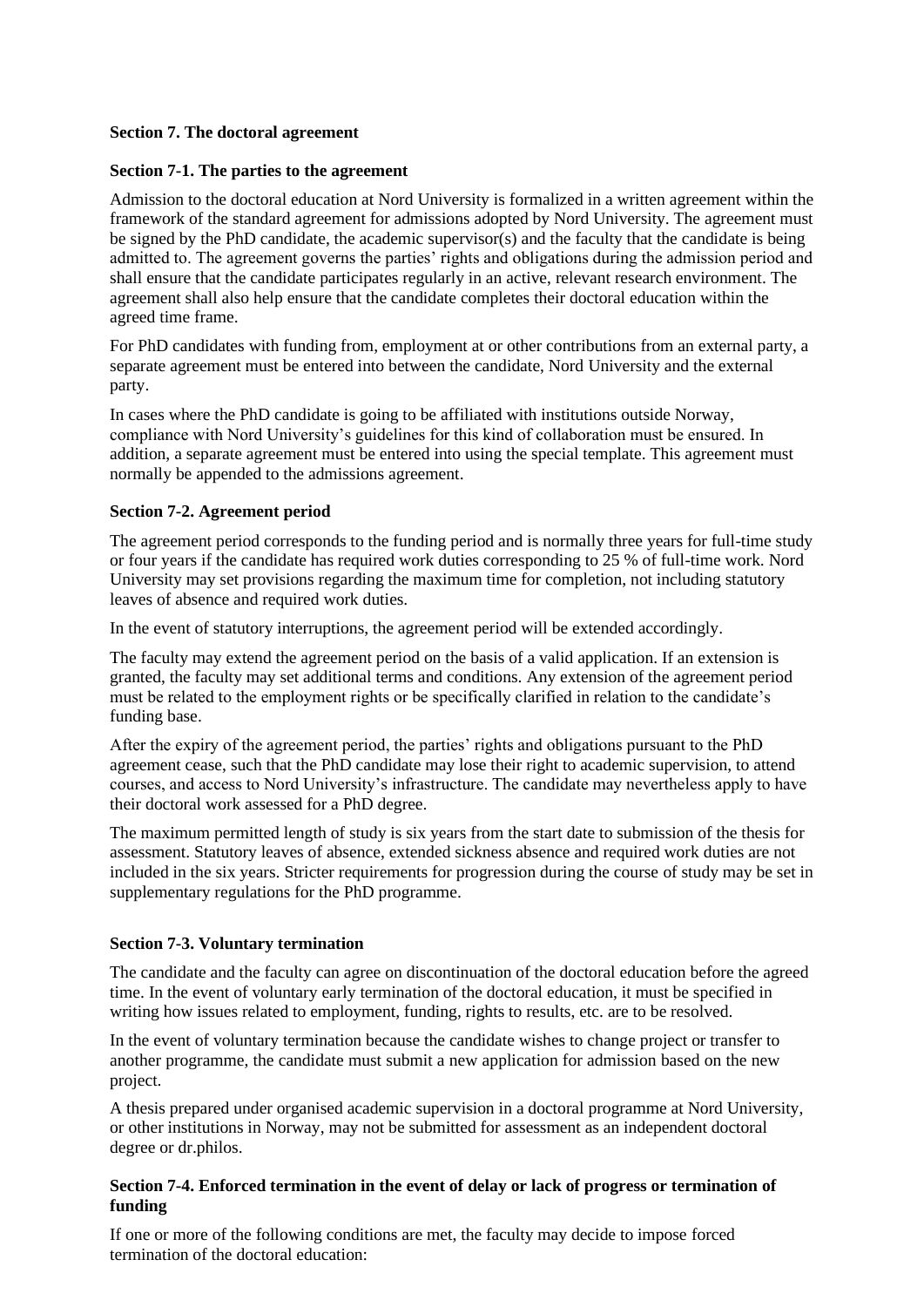- Significant delay in the completion of the training component.
- Repeated or serious violations of the candidate's obligations to provide information, follow-up or reports, including failure to submit a progress report (cf. section 10-1).
- Delay in the progress of the research project to such an extent that there is reasonable doubt as to whether the candidate will be able to complete the project within the agreed time frame.
- Discontinuation of the funding during the period may also result in forced termination.

To be valid grounds for forced termination, the lack of progress or delay must be due to factors within the candidate's control.

If the PhD candidate is employed at Nord University, the agreement may only be terminated if the conditions for termination of contract or dismissal laid down in the Civil Service Act are met.

Decisions pursuant to this paragraph are made by the faculty. Appeals are processed by Nord University's appeals committee.

# **Section 7-5. Enforced termination upon cheating at examinations or tests**

If it is found that a PhD candidate has cheated on examinations or tests during the course of the doctoral education, Nord University may decide to annul the examinations or tests (cf. the University and University Colleges Act).

Decisions pursuant to this paragraph are made by the Board itself or by Nord University's appeals committee. Appeals are handled by the Joint Appeals Committee for Student Affairs (cf. the Universities and University Colleges Act and appurtenant regulations).

If the matter is so serious that it can be regarded as scientific dishonesty (cf. the Universities and University Colleges Act and the Act on ethics and integrity in research), Nord University may decide to impose forced termination (cf. section 7-6).

Violations of research ethical guidelines for the subject area may result in forced termination.

# **Section 7-6. Enforced termination upon scientific dishonesty**

If a candidate is guilty of scientific dishonesty (cf. the Universities and University Colleges Act and the Act on ethics and integrity in research), Nord University may decide to impose forced termination.

Decisions on forced termination on grounds of scientific dishonesty are made by the body that the University Board decides. Appeals of these kinds of decisions are handled by the Ministry or a special appeals committee appointed by the Ministry.

# **Section 7-7. Termination and dismissal**

A candidate's employment as a PhD candidate can be terminated when there are valid grounds in circumstances relating to the undertaking or candidate (cf. sections 19 and 20 of the Civil Servants Act), or dismissed without notice pursuant to section 26).

# **PART III IMPLEMENTATION**

# **Section 8. Supervision**

# **Section 8-1. Appointment of academic supervisors**

The work on the doctoral project must be performed under individual academic supervision. Together, the faculty and academic supervisors shall ensure that the PhD candidate participates in an active research environment.

As a general rule, the candidate shall have at least two academic supervisors, one of whom must be designated as the main supervisor. The main academic supervisor ought to have been appointed at the time of admission.

The main academic supervisor has the primary academic responsibility for the PhD candidate's academic development and execution of the doctoral project in accordance with the progress plan. If the faculty appoints an external main academic supervisor, a co-supervisor from Nord University must be appointed.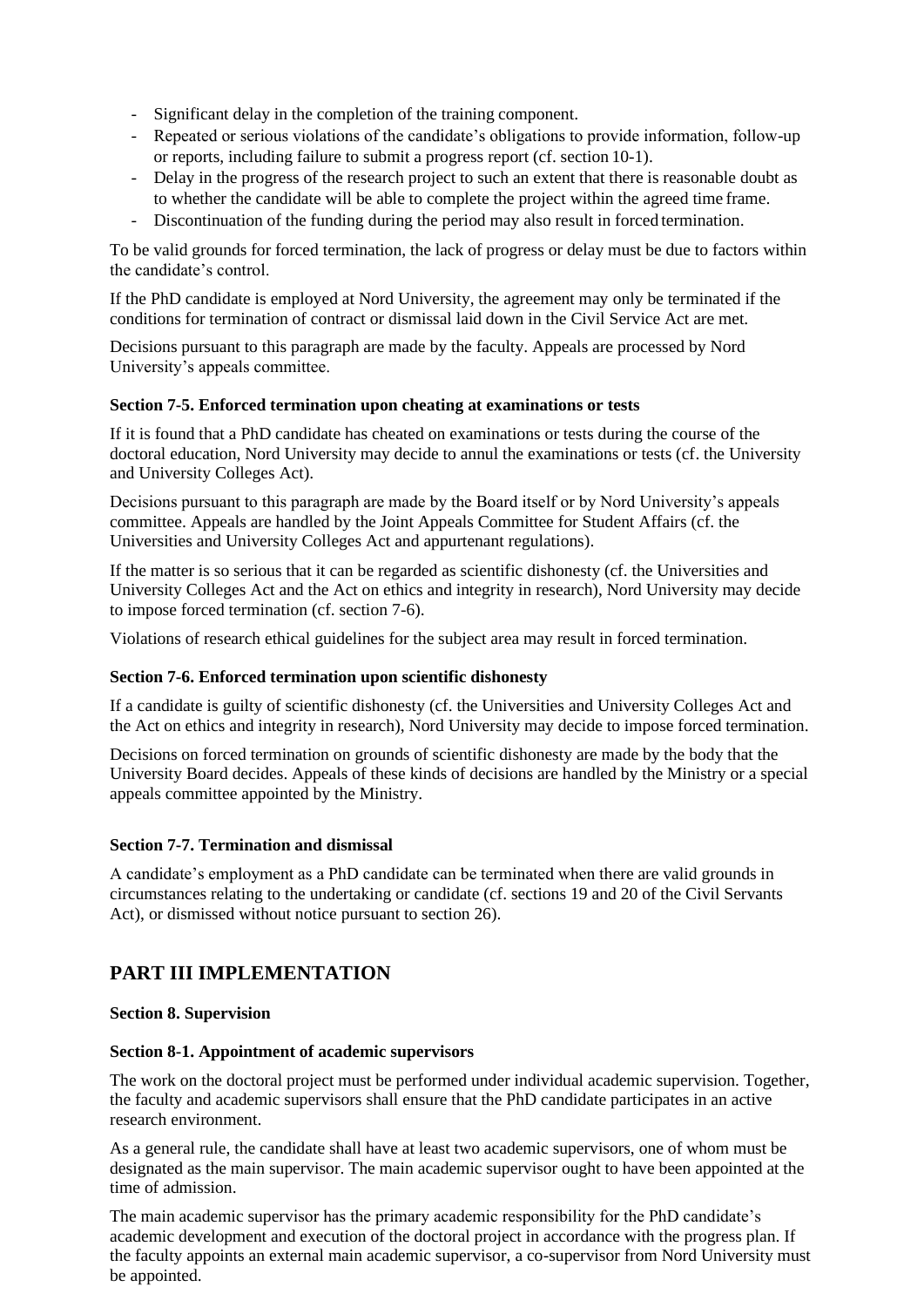Co-supervisors are experts in the field who provide guidance and who share the academic responsibility for the candidate with the main academic supervisor.

The rules on impartiality in chapter II of the Public Administration Act, section 6: "Concerning disqualification", apply to the academic supervisors.

All academic supervisors must have a PhD or equivalent qualification in the relevant field and be active researchers in the field of study.

At least one of the appointed academic supervisors must have previous experience of supervision or training of PhD candidates.

Both the PhD candidate and the academic supervisor can ask the faculty to appoint a different academic supervisor for the candidate. The academic supervisor cannot stop supervising the candidate until a new academic supervisor has been appointed. Any disputes regarding the academic rights and obligations of the academic supervisor and the candidate can be reported by either party to the faculty for review and decision.

### **Supplementary guidelines for the PhD in Science of Professions**

All supervisors shall be appointed by decision of the dean on the basis of a recommendation from the Working Committee. As a main rule, the main supervisor must be a permanent member of the academic staff at Nord University, preferably at FLU or FSH. If Nord University has no supervisors with competence in the applicant's project area, the deans can consider recruiting a supervisor from another institution.

If the collaboration between a PhD candidate and their supervisor is deemed to be unsatisfactory, a new supervisor can be appointed for the PhD candidate by decision of the dean, on the basis of an application and a recommendation from the Working Committee. [Procedure for change of](https://www.nord.no/no/studier/Documents/Proscedure_for_change_of_supervisor-DRGPR.pdf)  [supervisor.](https://www.nord.no/no/studier/Documents/Proscedure_for_change_of_supervisor-DRGPR.pdf)

# **Section 8-2. Content of the supervision**

The candidate and the academic supervisors ought to have regular contact. The frequency of contact ought to be indicated in the annual progress report (cf. section 10-1).

The candidate and the main academic supervisor ought to review the project description together and assess the need for any adjustments at the first opportunity and no later than within three (3) months after the start date. Any changes to the project description must be approved by the faculty.

Academic supervisors shall advise candidates on the delimitation of topics and research questions, assess the methods and results, including forms of documentation and presentation, and advise the candidate in the relevant academic discourse. The candidate must receive guidance on ethical issues related to the doctoral work.

The academic supervisors have a duty to remain informed about the progress of the candidate's work and to assess it in relation to the progress plan in the project description (cf. section 6-2).

The academic supervisors have a duty to follow up on academic issues that may result in a delay in the doctoral education, to ensure that it can be completed within the standard time frame.

#### **Supplementary guidelines for the PhD in Science of Professions**

The time allocated to supervision for each candidate amounts to a total of 225 hours, divided between the main supervisors and any co-supervisor(s). The recommended distribution is 70% for the main supervisor and 30% for the co-supervisor. The supervisors must divide their supervisory responsibilities between them.

For [a](https://www.nord.no/no/studier/Documents/Veileders_ansvar_og_oppgaver.pdf) more detailed account, see the information on the [supervisors' responsibilities and tasks](https://www.nord.no/no/studier/Documents/Supervisors_responsibilities_and_tasks-DRGPR.pdf)[.](https://www.nord.no/no/studier/Documents/Veileders_ansvar_og_oppgaver.pdf)

# **Section 9. The training component**

**Section 9-1. Purpose, content and scope**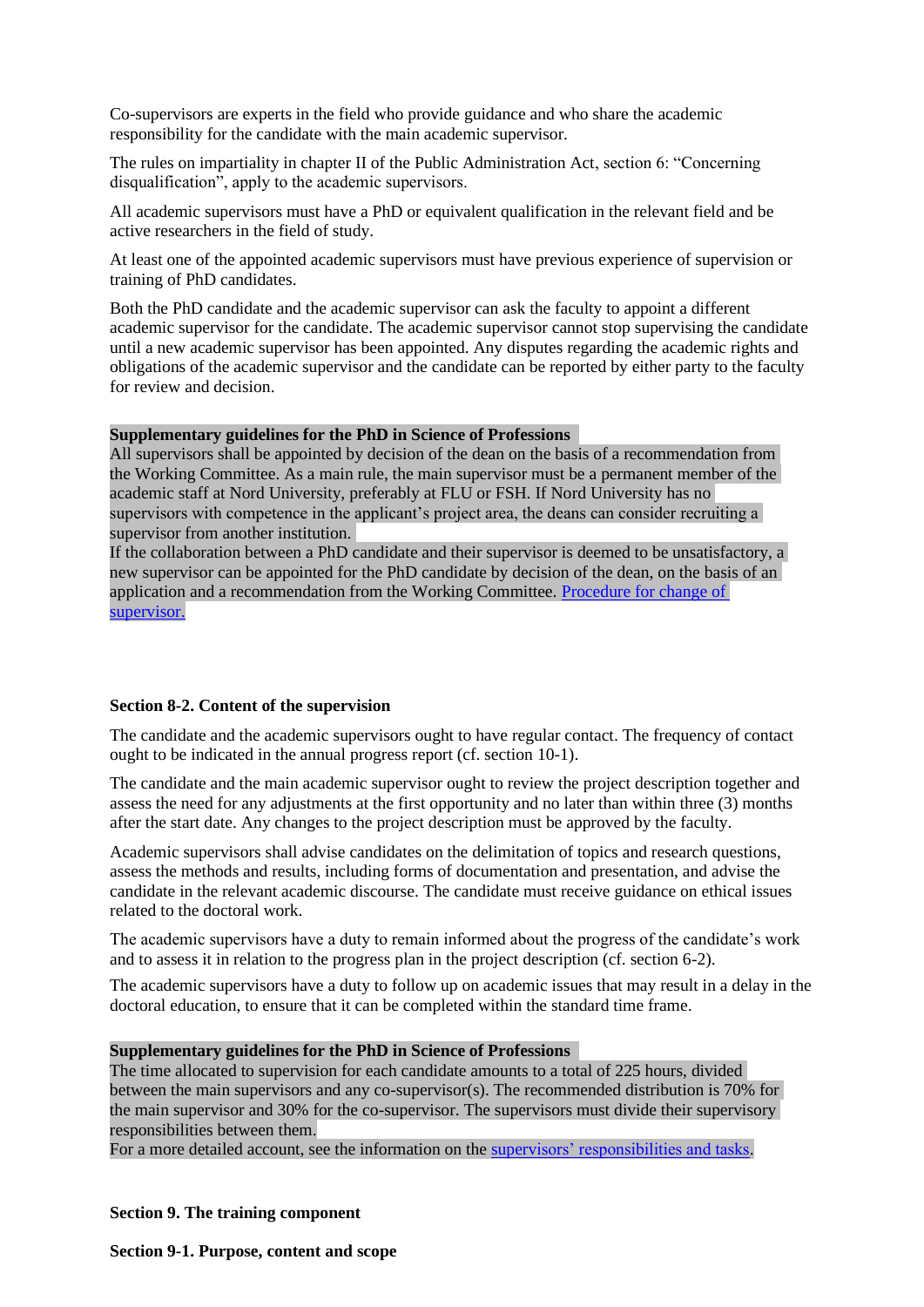The doctoral education must be organised such that it can be completed within the standard time frame.

The faculty is responsible for ensuring that the training component and the work on the project provide education at a high academic level in accordance with international standards. The training component must include training in academic dissemination and an introduction to ethics, theory and methodology. Together with the doctoral work, the training component must contribute to the achievement of the expected learning outcomes defined in the Norwegian Qualifications Framework.

The faculty ought to offer the PhD candidate guidance on future career opportunities both within and outside academia, including making the candidate aware of the competencies they have acquired through their doctoral work.

If Nord University does not organise the entire training component itself, arrangements must be made to ensure that the candidate receives similar training at other institutions.

The training component must correspond to at least 30 credits, of which at least 20 credits must be completed after admission. A larger training component may be stipulated in the supplementary guidelines for the doctoral programmes (cf. the programme description).

On application and after academic assessment, elements completed before admission to the doctoral programme may be incorporated as part of the training component. Elements that are to be included in the training component ought not to have been completed more than two (2) years prior to the date of admission.

Courses at doctoral level at another institution must be approved in accordance with the rules of the Universities and University Colleges Act.

### **Supplementary guidelines for the PhD in Science of Professions**

The training component must encompass courses that amount to at least 30 ECTS credits and are of relevance for the work on the thesis, including the mandatory course in science of professions with a focus on language, relationships and actions (7.5 ECTS credits) and courses in research methodology (minimum 10 ECTS credits) and philosophy of science and ethics (minimum 5 ECTS credits). Applications for amendments to the approved plan for the training component must be prepared in consultation with the main supervisor and will be processed by the Working Committee.

A list of courses completed must be attached to the application for approval of the training component. For courses taken in institutions other than Nord University, the course descriptions and information on examinations taken must be attached. The training component must be completed and approved before the thesis is submitted. [See more information in the programme](https://www.nord.no/no/studier/Documents/Programme_description-PhD_in_Science_of_Professions-DRGPR.pdf)  [description.](https://www.nord.no/no/studier/Documents/Programme_description-PhD_in_Science_of_Professions-DRGPR.pdf)

### **Section 9-2. Affiliation with an academic community**

It is a prerequisite that the candidate contributes to the University's academic community, for example through academic activities such as seminars, workshops, and research and dissemination tasks. The faculty and the academic supervisor must systematically follow up these activities so that the candidate's contact with the academic community is planned and realised.

# **Section 9-3. The candidate's rights in the event of a leave of absence**

PhD candidates who have parental leave from the doctoral education may nevertheless follow teaching and sit examinations in subjects and courses that are going to be included as part of the candidate's required coursework (training component) during their period of leave, in accordance with chapter 14, section 14-10, fourth paragraph, of the National Insurance Act and the circular from the Norwegian Labour and Welfare Administration (NAV) on section 14-10, fourth paragraph, of 18 December 2006.

Candidates with an external employer have a duty to ensure that the faculty is informed of any leave of absence, the scope of any required work duties, and anything else that is relevant to the progress of the doctoral work.

#### **Section 10. Reporting and mid-term evaluation**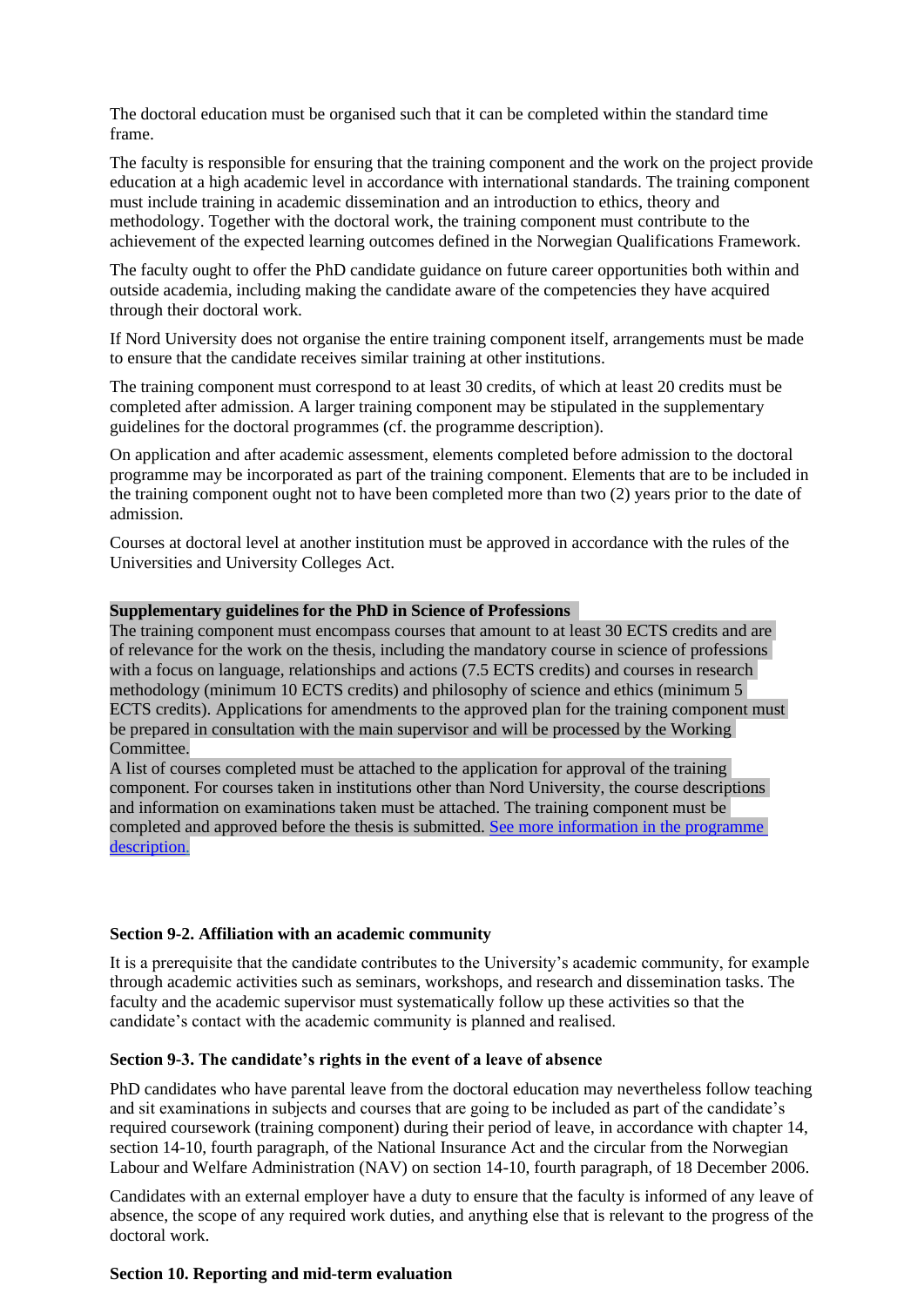### **Section 10-1. Reporting**

Nord University's system for quality assurance of education must include measures to detect insufficient progress in the work on the project and shortcomings in the academic supervision, and must have routines for handling any deficiencies detected. This system will normally include

submission of individual annual reports from the PhD candidate and the academic supervisor and shall be designed to avoid unnecessary double reporting.

The candidate and the academic supervisor have equal responsibility for reporting. Failure to submit a progress report or inadequate progress reporting from the candidate may result in forced termination before the end of the agreement period (cf. section 7-4). Academic supervisors who fail to follow up on the reporting requirements may be relieved of their supervision responsibilities.

Significant changes to the approved project description must be submitted to the faculty for approval. If necessary, the faculty may require special reporting.

#### **Supplementary guidelines for the PhD in Science of Professions**

The candidate and the main supervisor must each send an annual online progress report to [the](https://www.nord.no/no/studier/Documents/Mandate_for_the_Working_Committee-PhD_in_Science_of_Professions.pdf)  [Working Committee.](https://www.nord.no/no/studier/Documents/Mandate_for_the_Working_Committee-PhD_in_Science_of_Professions.pdf) The Working Committee is responsible for follow-up, collaboration and implementation of measures as indicated by the progress report, and reports to the [DU.](https://www.nord.no/no/studier/Documents/Mandate_for_the_Doctoral_Committee-PhD_degree_in_Science_of_Professions.pdf)

### **Section 10-2. Mid-term evaluation**

A mid-term evaluation of the doctoral work ought normally to be carried out in the third or fourth semester. The candidate must present their work and will be evaluated by a group consisting of at least two persons appointed by the faculty. The evaluation group must consider the candidate's academic status, progress and research-ethical questions, and shall provide feedback to the candidate, the academic supervisor and the faculty.

If the evaluation group reports significant shortcomings in the doctoral work, steps must be taken to rectify the situation.

#### **Supplementary guidelines for the PhD in Science of Professions**

[Start-up,](https://www.nord.no/no/studier/Documents/Guidelines_for_the_start-up,_midway_and_final_seminar.pdf) [midway](https://www.nord.no/no/studier/Documents/Guidelines_for_the_start-up,_midway_and_final_seminar.pdf) and [final seminars](https://www.nord.no/no/studier/Documents/Guidelines_for_the_start-up,_midway_and_final_seminar.pdf) are held in accordance with the guidelines for the PhD in Science of Professions. The start-up seminar shall be held at the earliest possible date and no later than six months after the funding period has started. The midway seminar is held in the third semester for candidates in three-year programmes and in the fourth semester for candidates in four-year programmes. The final seminar is held no later than three months before the planned submission date for the thesis.

#### **Section 11. Requirements for academic thesis**

#### **Section 11-1. Thesis requirements**

An academic thesis must be an independent piece of research work or research and development work that meets international standards in terms of ethical requirements, academic level and methodology in the discipline.

The thesis must contribute to the development of new academic knowledge and must be at a level that merits publication or presentation to the public in an appropriate format as part of the research-based development of knowledge in the discipline.

The thesis can consist of a monograph or a compendium of several smaller works. If the thesis consists of several smaller works, an account must be provided of how they are related in an introductory summary section (the "*kappe*").

If the thesis consists mainly of articles, the candidate must normally be the lead author of at least half of the articles. If the authors are listed in alphabetical order, the candidate must have performed at least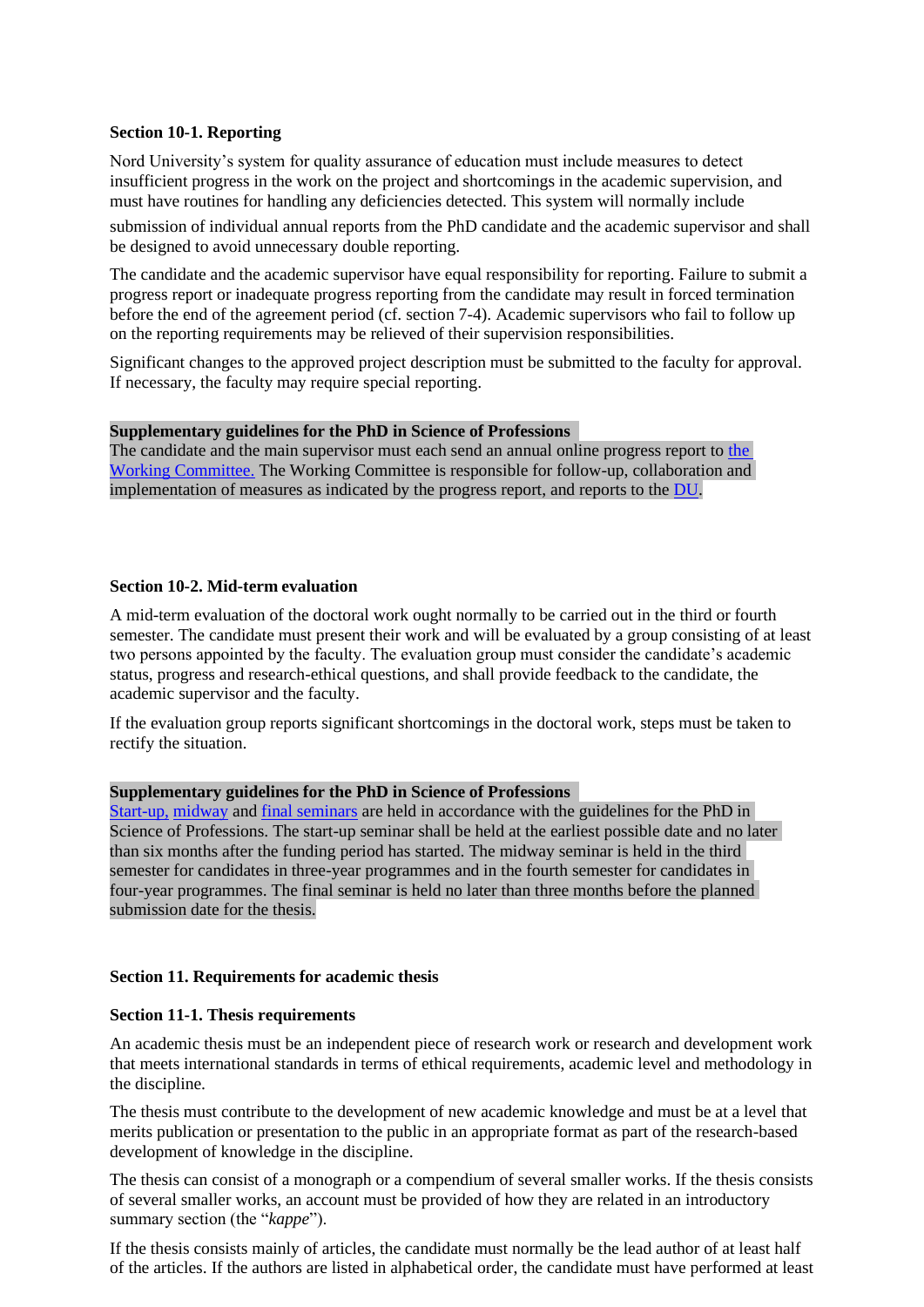50 per cent of the work on at least half of the articles. Requirements regarding the number of articles and the introductory summary section shall be set in supplementary guidelines for the PhD programme.

The main component of the thesis may be a new product or a systematised compilation of data, and it may be presented in a different form (e.g. sound, images, video, electronic forms of presentation) when its theoretical and methodological basis are not apparent from the product itself. In such cases, in addition to presenting the product itself, the thesis must also have an additional part. In this additional part, the candidate must provide a written account of the research question, the choice of theory and methods, and an assessment of the result in relation to international standards and the academic level within the field.

Theses must be written in Norwegian, Swedish, Danish or English. If the candidate wants to submit their thesis in another language, they must apply for special permission to do so in the application for approval of the project description (cf. section 6-2). The faculty responsible for the assessment will make the final decision on this.

### **Supplementary guidelines for the PhD in Science of Professions**

Work on the thesis constitutes the main component of the research training programme, normally 2.5 years of the nominal length of study of 3 years. The thesis can be article-based or a monograph, and must include a summary written in both English and a Scandinavian language.

Monographs should normally be 200–230 pages in length.

An article-based PhD thesis shall consist of a minimum of three (3) academic articles and an extended abstract. See ['Guidelines for extended abstract in article-based theses'](https://www.nord.no/no/studier/Documents/Guidelines_for_extended_abstract_in_article-based_theses_DRGPR.pdf)

The number of works in the thesis shall be viewed in light of the quality and scope of the candidate's contribution to each article. At least one of the works must have been accepted for publication before the thesis is submitted. The candidate must be the sole or first author of at least two (2) of the works. The works must be deemed to be of publishable quality, either by virtue of already having been published as articles in international peer-reviewed journals, having been published as peer-reviewed book chapters by recognised publishers, or having been deemed to be of a quality that corresponds to such a standard.

### **Section 11-2. Joint work**

The faculty decides whether a thesis produced by several people jointly can be submitted for assessment, on the condition it is possible to identify the individual contributions.

For works that have been created in collaboration with several partners or co-authors, the PhD candidate must follow the norms for crediting contributions that are generally accepted in the academic community, in accordance with international standards.

If the thesis or parts of it have been created in cooperation with other authors or partners, the PhD candidate must follow the norms for co-authorship that are generally accepted in the academic community, in accordance with international standards.

A thesis that includes contributions from other people must be accompanied by a signed declaration describing the candidate's input in each piece of work. [The declaration,](https://www.nord.no/no/studier/Documents/Declaration_of_co-authorship_for_papers_incorporated_in_thesis_DRGPR.pdf) signed by all the contributors, must be submitted to the assessment committee along with the thesis.

#### **Section 11-3. Work not eligible for assesment**

Works or parts of a work that the candidate has had approved as the basis for previous examinations or degrees may not be submitted for assessment unless they are included as only a minor part of the thesis. However, data, analyses and methodologies from previous degrees may be used as a basis for the work on the project.

On application and after academic assessment, academic works published prior to admission to the PhD programme may be included in the thesis. Previously published works cannot be approved for use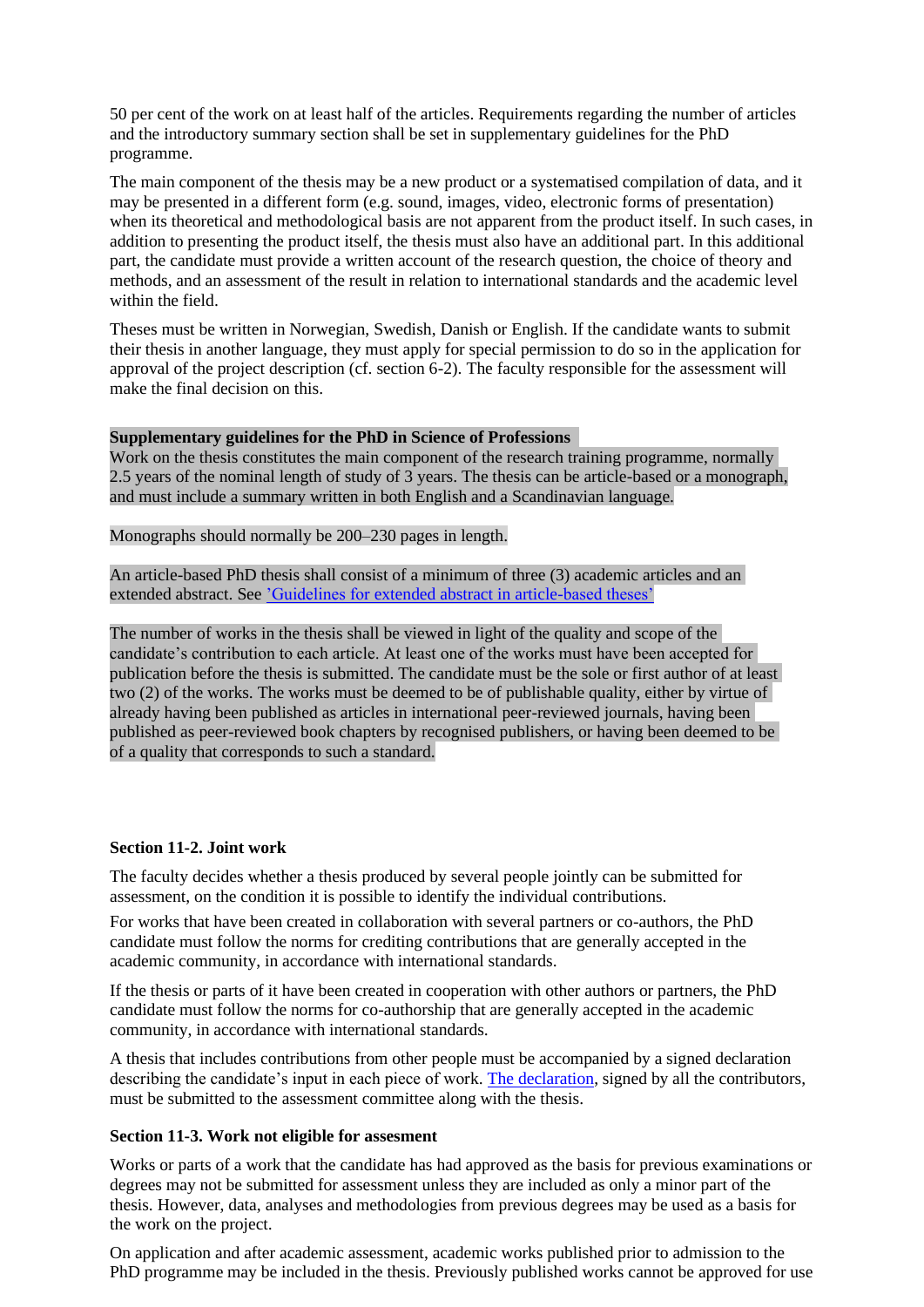in the thesis if more than five (5) years have passed from the date of publication to the date of admission. On application and after academic assessment, the faculty may grant exemption from this rule in extraordinary cases.

A thesis may only be submitted to one educational institution for assessment.

# **Section 12. Rights to use of research results**

# **Section 12-1. Use of the thesis in teaching and research activities**

Nord University is entitled, without payment, to use those parts of the PhD thesis to which the PhD candidate has sole copyright and other academic works produced as a result of the work on the thesis and to which the PhD candidate has sole copyright in teaching and research activities at Nord University. A special agreement on equivalent use will be entered into with candidates who are not employed at Nord University. In the event of such use, the PhD candidate shall be credited in accordance with relevant legislation and standard academic practice.

# **Section 12-2. Duty to report work results with potential for commercial exploitation**

The intellectual property rights of Nord University and any collaborating institutions must be regulated in a separate agreement. This also applies to agreements entered into at the faculty level.

PhD candidates employed at Nord University must report research results with commercial potential that are produced during the employment relationship in accordance with the University's regulations in force at the time (cf. the Employees' Inventions Act of 17 April 1970).

For PhD candidates with an external employer, a corresponding obligation to report must be stipulated in an agreement between Nord University, represented by the faculty, the PhD candidate and the external employer.

For PhD candidates without an employer, a corresponding obligation to report must be stipulated in the admissions agreement between Nord University, represented by the faculty, and the PhD candidate.

# **Section 12-3. Copyright, patenting and other intellectual property rights (IPR)**

The provisions in this section must not be interpreted in any way that contravenes the Norwegian Copyright Act of 12 May 1961 or regulations ensuing therefrom.

If the candidate is the sole author of the PhD thesis, he or she alone holds the sole copyright to the work.

Articles or other contributions written by several authors, where it is not possible to identify the individual contributions, are joint works. The authors have joint copyright to these kinds of articles.

If the candidate, in connection with the PhD project, makes a patentable invention, they must, without undue delay, notify the University about it in writing, in accordance with section 5 of the Employees' Inventions Act regarding the right to inventions made by workers. Pursuant to section 4 of the same Act (cf. section 6, first and second paragraphs), the University is entitled to demand that part of or all the rights to the invention be transferred to it. If the invention was produced in collaboration with the academic supervisor, the candidate and academic supervisor shall together determine their respective, individual shares of the patentable invention.

The candidate is nonetheless entitled to publish the invention on the conditions set forth in section 6, third paragraph, of the Employees' Inventions Act. The right to publish applies correspondingly to the academic supervisor, if the invention was made jointly and the candidate and a third party's rights do not preclude this.

No restrictions may be imposed on the publication of and public access to a PhD thesis, with the exception of a pre-arranged postponement in order to allow external parties to consider filing for a patent.

In connection with the publication of or public access to a PhD thesis, Nord University shall normally be credited if the University has made a necessary and significant contribution to or has provided the basis for the work being published or made publicly available. The same applies to external parties that have also made a necessary and significant contribution. Employment at Nord University or an external party while the research work was being done is considered a necessary and significant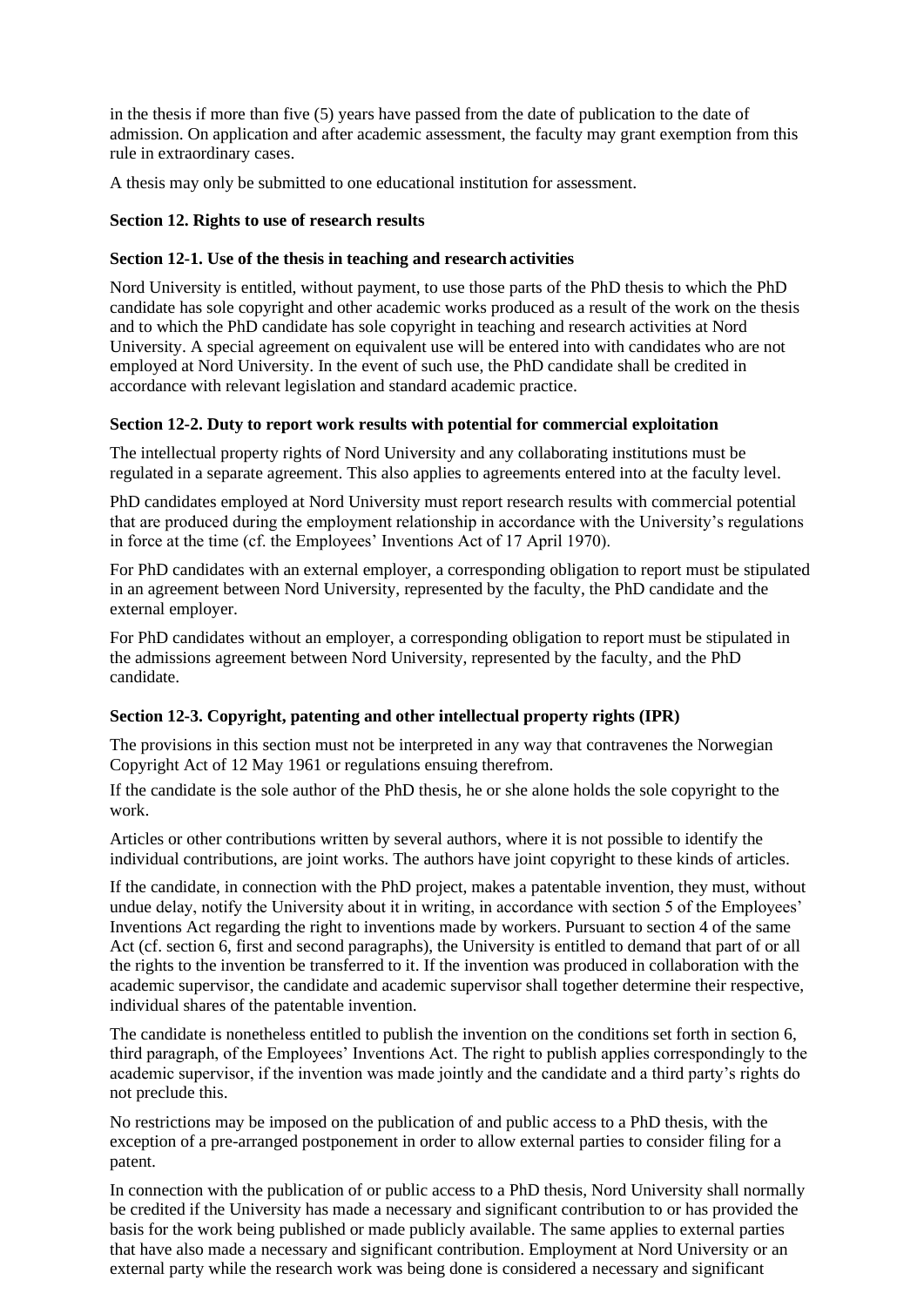contribution. Other institutions and/or businesses may also be deemed to have made a necessary and significant contribution.

# **PART IV COMPLETION**

# **Section 13. Submission and application for assessment**

# **Section 13-1. Basis for assessment**

The requirements for awarding an academic PhD are set out in section 3-2.

A candidate applies for assessment by submitting an academic thesis (cf. section 13-2).

The main academic supervisor is responsible for notifying the relevant unit at the faculty that submission or an application for assessment is imminent, so that the necessary preparations can be made.

# **Section 13-2. Submission of the thesis**

An application for assessment of a thesis may only be submitted after the required coursework (the training component) has been approved.

A submitted thesis cannot be retracted until a final decision has been made as to whether it is worthy of defence for the PhD degree. The thesis will be assessed "as is" at the time of submission.

The application must include the following attachments:

- The thesis in an approved form, in accordance with Nord University's provisions, and in the form and number of copies stipulated by the faculty, and in accordance with supplementary guidelines for the PhD programme.
- Documentation of approved coursework (training component).
- Documentation of the necessary permissions (cf. section 6-2).
- [Declarations](https://www.nord.no/no/studier/Documents/Declaration_of_co-authorship_for_papers_incorporated_in_thesis_DRGPR.pdf) from co-authors where required in accordance with section 11-2.
- Statement specifying whether the thesis is being submitted for assessment for the first time or the second time.
- Declaration that the thesis, or a part thereof, has not been submitted for assessment at another institution.

The thesis shall be submitted electronically via Nord University's submissions portal.

The faculty must ensure that the time between submission of the thesis and its defence is as short as possible, normally no longer than five (5) months.

# **Section 13-3. Processing of the application**

The faculty processes the application to have an academic thesis assessed. Applications that do not fulfil the requirements defined in section 13-2 will be rejected.

The faculty can, on an independent basis, reject an application for assessment of a thesis if it is obvious that the thesis is not of a high enough academic standard and will be rejected by an assessment committee.

# **Section 14. Appointment of the assessment committee**

Once the faculty has approved an application for assessment of an academic thesis, it must appoint an expert committee consisting of at least three members who will assess the thesis, the trial lecture on an assigned topic, and the public defence (disputation). The impartiality rules in section 6, second paragraph, of the Public Administration Act apply to the committee members.

The assessment committee must normally be composed such that:

- both sexes are represented
- at least one of its members is not affiliated with Nord University
- at least one of its members does not have their main position at a Norwegian institution
- all members have a PhD or equivalent qualifications in the relevant subject area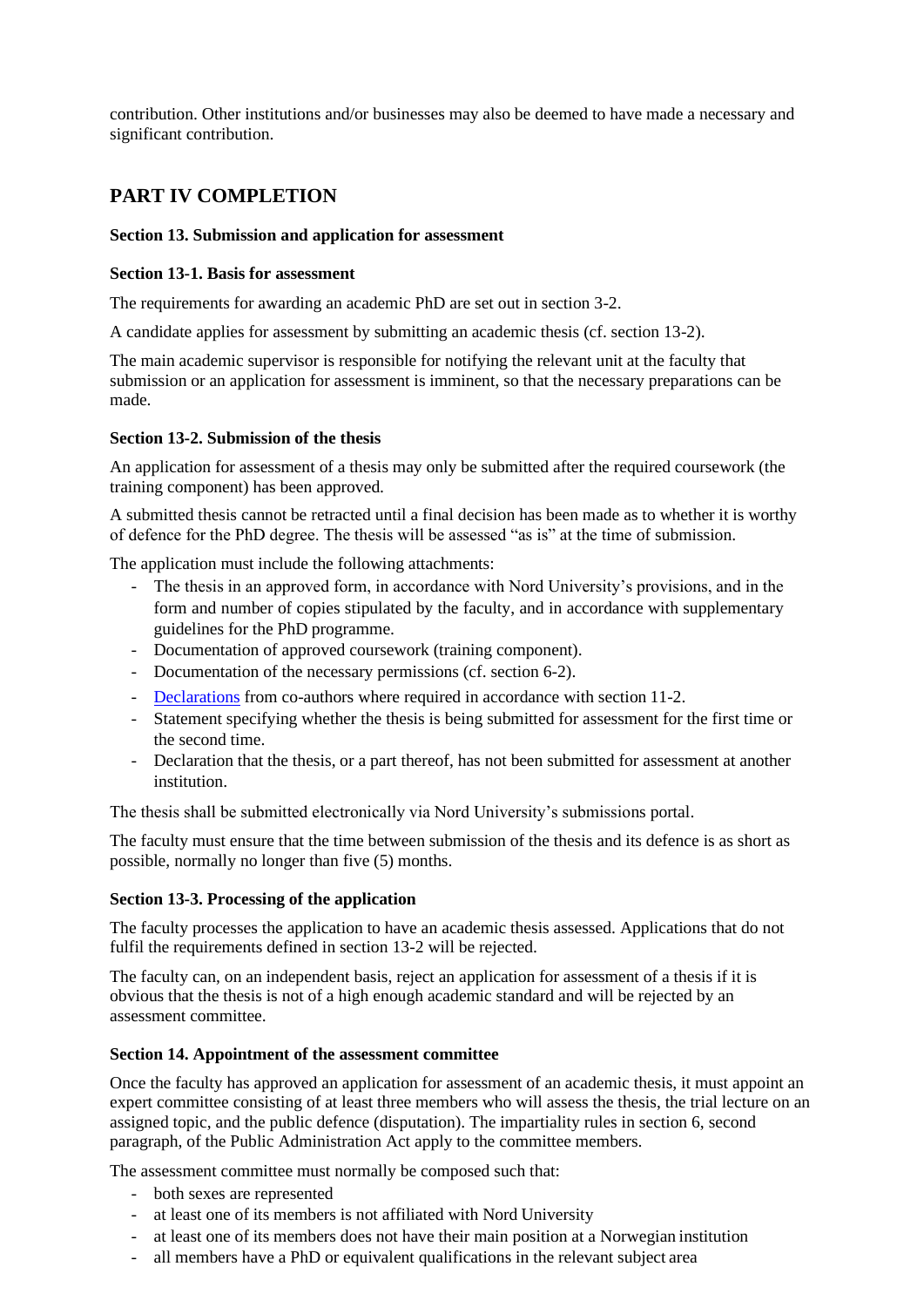- the majority of the assessment committee are external members

If these criteria are departed from, an explanation must be provided stating the grounds for this.

The faculty determines the procedure for nomination of candidates for the assessment committee. An explanation of the reasoning behind the composition of the committee must be provided, indicating how the committee as a whole covers the fields included in the doctoral work. The faculty appoints either one of the committee members or another person to serve as the chair of the committee.

Appointed academic supervisors and others who have contributed to the thesis may not be members of the assessment committee or involved in its coordination.

When required, the faculty may appoint an alternate to sit on the assessment committee.

The candidate must be notified of the proposed composition of the committee and be given the opportunity to submit written comments no later than one week after the proposal has been made known to the candidate.

### **Supplementary guidelines for the PhD in Science of Professions**

The main supervisor proposes members for the evaluation committee. The proposal must specify the grounds for the choice of members and show how the committee as a whole covers the research area of the thesis. The main supervisor enquires with the proposed members whether they are willing to accept the role, proposes a preliminary date for the public defence, and investigates whether there are any [conflicts of interest or other obstacles](https://www.nord.no/no/studier/Documents/Declaration_of_impartiality_regarding_PhD_dissertation.pdf) to their appointment. Before the matter is processed by the Working Committee, the administration obtains [written confirmation](https://www.nord.no/no/studier/Documents/Declaration_of_impartiality_regarding_PhD_dissertation.pdf) that no such obstacles exist. The Working Committee sends its recommendation to the dean, who makes the formal appointment of the evaluation committee.

# **Section 15. The work of the assessment committee**

# **Section 15-1. Collection of supplementary information**

The assessment committee can request access to the candidate's underlying source material and additional information to supplement or clarify the doctoral work.

On request, the main academic supervisor must provide an account of the academic supervision and work on the thesis.

The assessment committee must be sent the University's PhD regulations with supplementary guidelines for the relevant doctoral degree, and any guidelines for the assessment of the doctoral degree.

#### **Section 15-2. Correction of formal errors in the thesis**

After submission of the thesis, the candidate can apply to the faculty for permission to correct formal errors in the thesis. The candidate must submit a complete list of errata that they are requesting permission to correct as an appendix to the application. The faculty sets a deadline for applications for correction of errata. This deadline must be before the assessment committee's deadline for submission of their recommendation. The list of errata is forwarded to the assessment committee. Errors may only be corrected once.

#### **Section 15-3. The assessment committee's report**

The assessment committee submits a report stating whether the doctoral work is worthy of defence for the PhD degree and explaining the reasoning behind its recommendation. All parts of the submitted or presented documentation must be discussed in relation to the criteria defined in section 11-1. The report ought to be discursive and end with a clear conclusion regarding whether or not the work should be approved. Any dissenting opinions or individual statements by committee members must be included and explained in the report.

The assessment committee's report must be ready no later than three (3) months after the committee received all the parts of the doctoral work for assessment. If the committee permits minor revisions to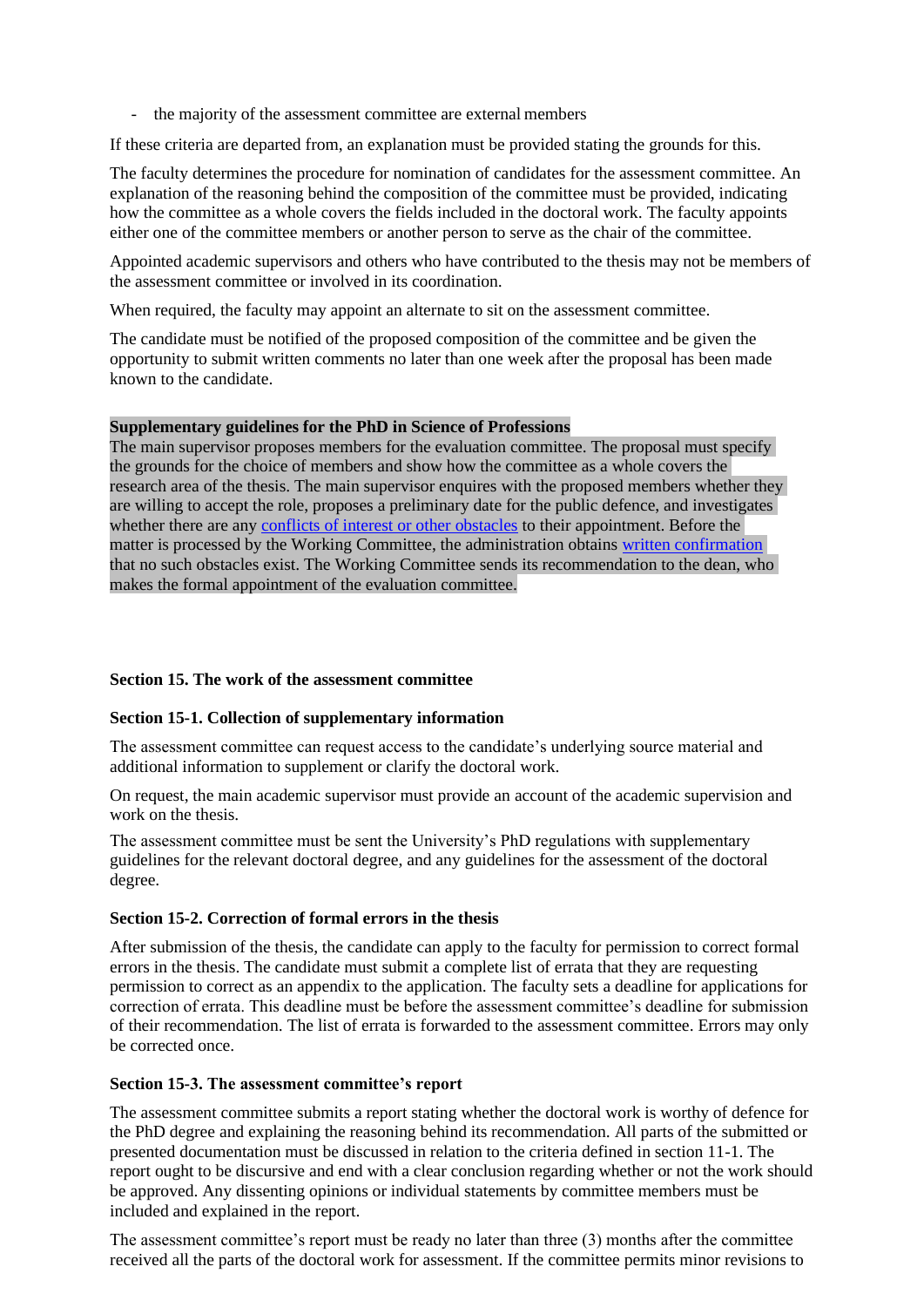an academic thesis (cf. section 15-4), a new deadline starts to run from the date the thesis is resubmitted.

If the committee finds that extensive changes related to the theory, research question, hypothesis, material or methods used in the thesis are necessary in order to be able to deem the work worthy of public defence, the committee must reject the thesis (cf. section 15-5).

The assessment committee's report is submitted to the faculty, which then presents it to the candidate. The candidate is given ten (10) working days within which to make written comments on the report. If the candidate does not wish to make any comments, the faculty should be informed of this in writing at the first opportunity.

Any comments from the candidate should be sent to the faculty. The faculty makes the final decision on the matter (cf. sections 16-1 and 16-2).

Supplementary guidelines for the PhD in Science of Professions Guidelines have been drawn up for the work of evaluation committees for PhD theses in Science of Professions. These guidelines are sent to the committee along with the thesis. [Guidelines for](https://www.nord.no/no/studier/Documents/Guidelines_for_evaluation_committees.pdf)  [evaluation](https://www.nord.no/no/studier/Documents/Guidelines_for_evaluation_committees.pdf) [committees.](https://www.nord.no/no/studier/Documents/Guidelines_for_evaluation_committees.pdf)

# **Section 15-4. Reworking of a submitted thesis**

On the basis of the submitted thesis and any additional material, the assessment committee may recommend that the faculty permit the candidate to make minor revisions to the thesis before the committee submits its final report. The committee must provide a written list of the specific items that the candidate must rework.

If the institution permits minor revisions to the thesis, a deadline normally not exceeding three (3) months shall be set. A new deadline for submission of the committee's final report must also be set. The candidate may not appeal the faculty's decision pursuant to this subsection.

# **Section 15-5. Resubmission**

An academic thesis that has been found not worthy of defence can be resubmitted for assessment in a revised form no earlier than six (6) months after the faculty has made its decision.

The faculty then appoints a new assessment committee, preferably including at least one of the members of the original committee. A doctoral work can only be resubmitted for assessment once.

A candidate who submits a new application for assessment must state that the work has previously been assessed and was found not worthy of defence (cf. section 13-2).

# **Section 16. The faculty's procedures relating to the assessment committee's recommendation**

# **Section 16-1. The faculty's processing of a unanimous committee decision**

If the committee submits a unanimous recommendation and the faculty adopts the committee's recommendation as the basis for its assessment, the faculty will make a decision in accordance with the unanimous recommendation.

If the faculty finds that there are valid grounds to doubt whether the committee's unanimous recommendation should be used as the basis for its decision, the faculty must request further clarification from the assessment committee and, if necessary, appoint two new experts to make individual statements on the doctoral work. These kinds of additional statements or individual evaluations must be presented to the candidate, who will be given ten days to make comments.

The faculty makes the final decision in the case on the basis of the assessment committee's recommendation and the statements obtained.

# **Section 16-2. The faculty's processing of a non-unanimous committee decision**

If the committee submits a non-unanimous recommendation and the faculty chooses to adopt the majority's opinion as the basis for its decision, the faculty will make a decision in accordance with the majority's recommendation.

If the committee submits a non-unanimous recommendation and the faculty is considering adopting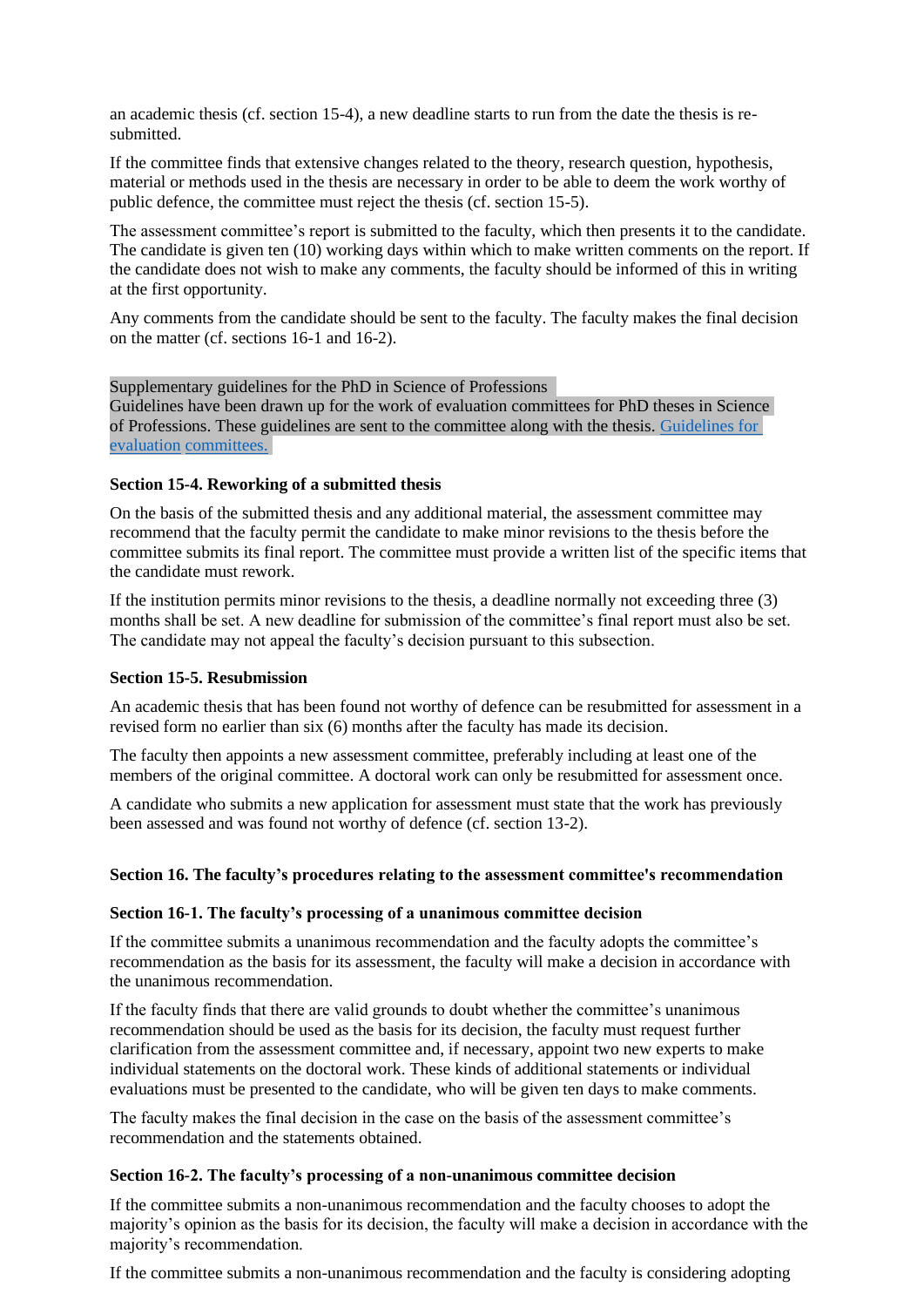the minority's opinion as the basis for its assessment, the faculty may request further clarification from the assessment committee and, if necessary, appoint two new experts to make individual statements on the thesis. These kinds of additional statements or individual evaluations must be presented to the candidate, who will be given the opportunity to make comments. If both of the new experts concur with the majority of the assessment committee in the original report, the committee's recommendation must be followed.

In the event of disagreement or if both support the minority, the new experts shall resign. The faculty will then appoint a new committee that can approve or reject the thesis with a simple majority.

The candidate will be informed of the outcome after the statements from the new experts have been processed.

### **Supplementary guidelines for the PhD in Science of Professions**

In cases where the thesis is rejected, supervisors can provide input to the faculty regarding issues where more detail is sought from the evaluation committee.

# **Section 17. Public availability of the thesis**

### **Section 17-1. Requirements regarding the printed thesis**

When a thesis is found worthy of public defence, the faculty will have the thesis printed in an approved format in accordance with Nord University's regulations.

The PhD candidate must prepare a brief written summary (abstract) of the thesis in English and Norwegian, the purpose of which is to make the thesis and its results known to the Norwegian and international research community. If the thesis was written in a language other than English or Norwegian, an abstract must also be provided in the language of the thesis. The abstract must be included in the thesis and, like the thesis itself, will be made publicly available.

# **Supplementary guidelines for the PhD in Science of Professions**

FLU and FSH cover printing costs for up to 70 copies of the thesis.

# **Section 17-2. Public availability before the disputation**

The academic thesis shall be publicly available no later than two (2) weeks prior to the date of the public defence ("disputation"). The thesis must be made available in the form in which it was submitted for assessment, with any revisions made on the basis of the committee's preliminary comments (cf. section 15-4) and correction of formal errors (errata) (cf. section 15-2).

#### **Section 17-3. Publication of theses**

No restrictions may be placed on the publication of the doctoral work, except in the event of a prior agreement concerning postponement of the date of publication.

Pre-arranged postponement of publication must be limited to a period of maximum two years after the public defence. The purpose of this kind of delay is to enable Nord University and any external party that has fully or partially funded the candidate's doctoral education to consider patenting, etc. (cf. section 12-3).

External parties cannot demand that all or part of the PhD thesis be withheld from the public domain (cf. section 6-4).

As a general rule, published parts of a PhD thesis from Nord University will be made publicly available, either through publication in an open access journal or via Nord University's knowledge archive.

Unpublished parts of the thesis shall be made publicly available no later than two years after the public defence and unpublished monographs no later than four years after the public defence. All parts of a thesis must be publicly available no later than five years after the public defence.

In connection with publication or public presentation, candidates must follow the applicable guidelines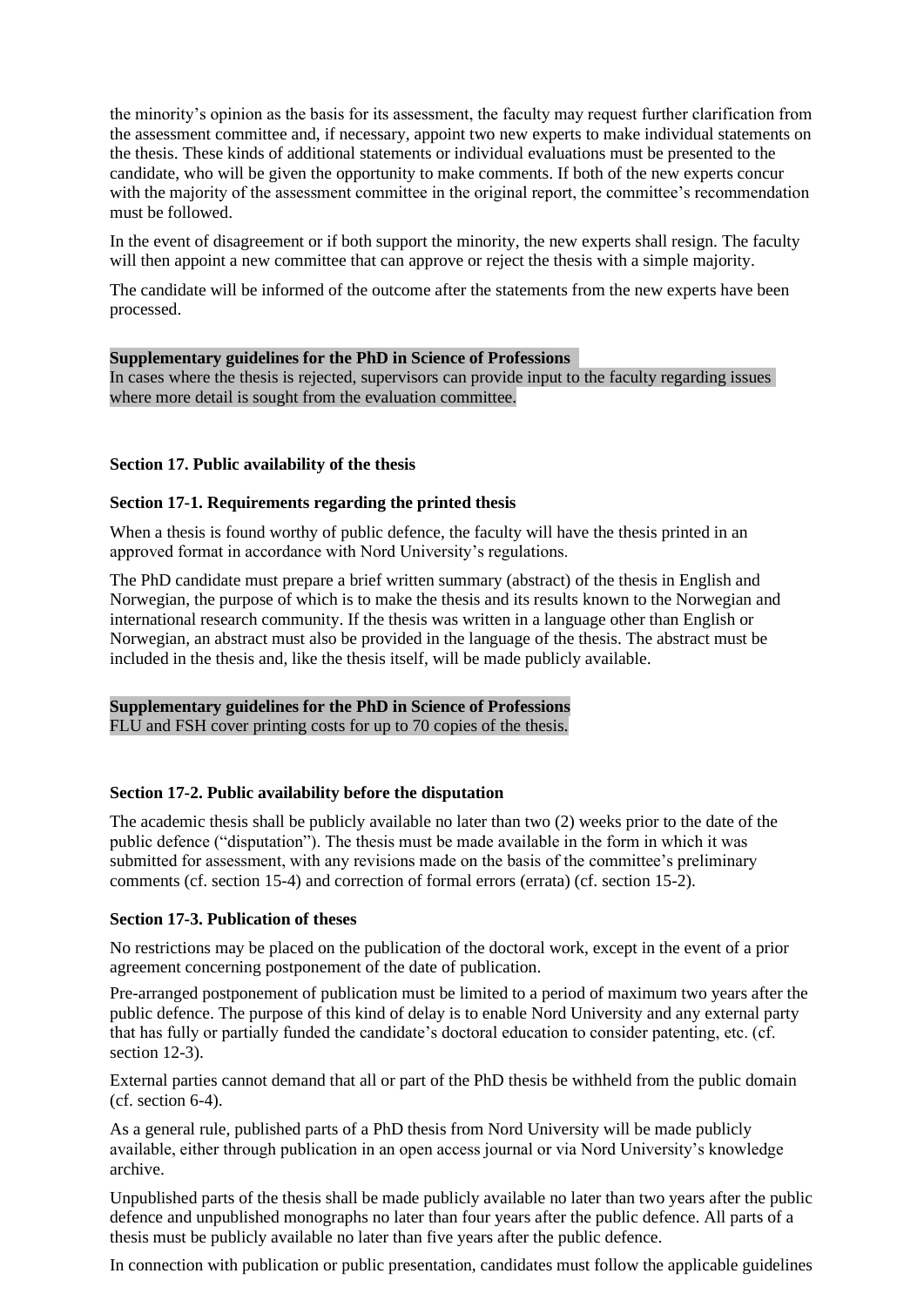on the crediting of institutions. The main rule is that an institution must be mentioned if it has made a necessary and significant contribution to or laid a basis for the work being made publicly available. Other institutions must also be credited if they meet the requirements regarding participation.

# **Section 18. The doctoral examination**

# **Section 18-1. Trial lecture**

After the thesis has been submitted for assessment, the PhD candidate must hold a trial lecture. The trial lecture is an independent part of the doctoral examination and will be on an assigned topic. The objective is to test the candidate's ability to acquire knowledge outside the topic of their thesis and their ability to convey this knowledge in a lecture situation.

The evaluation committee chooses the title of the trial lecture.

The PhD candidate is notified of the title of the trial lecture ten (10) working days before it is due to take place.

The topic of the lecture must not be directly related to the topic of the doctoral work and shall challenge the candidate to discuss aspects that go beyond the thesis.

The trial lecture shall be held in the language of the thesis, unless the faculty approves another language.

The assessment committee determines whether the candidate has passed the trial lecture examination or not. If the candidate is assessed as not passing the trial lecture examination, the assessment committee must explain the reasoning behind its decision.

The trial lecture examination must be passed before the public defence can be held.

### **Supplementary guidelines for the PhD in Science of Professions** The trial lecture must be held on the same day as the public defence.

# **Section 18-2. Public defence of the thesis (disputation)**

The public defence of the thesis must normally take place after the trial lecture has been held and approved, and within two (2) months of the faculty finding the work worthy of defence.

The time and location of the public defence must be announced at least ten (10) working days before it is due to be held.

The committee that originally assessed the thesis also assesses the public defence. The public defence takes place in the language of the thesis unless the faculty, at the suggestion of the assessment committee, approves another language.

As a general rule, there must normally be two opponents. The two opponents must be members of the assessment committee and are appointed by the faculty.

The public defence is chaired by the dean or a person authorised by the dean. The chair of the defence gives a presentation of the submission and evaluation of the thesis and the result of the trial lecture. The PhD candidate then provides an account of the purpose and findings of the doctoral work. The first opponent starts the questioning of the candidate, and the second opponent concludes the questioning. A different distribution of the tasks normally assigned to the opponents and between the candidate and the first opponent may be stipulated in supplementary guidelines for the PhD programme. After both opponents have concluded their questioning, members of the audience will have the opportunity to comment *ex auditorio*. One of the opponents rounds up the opposition, and the chair of the defence concludes the public defence.

The assessment committee makes a recommendation to the faculty, in which it provides an account of its assessment of the defence of the thesis. The recommendation culminates in a conclusion stating whether the defence is approved or not. If the defence is assessed as not approved, the assessment committee must explain the reasoning behind its recommendation.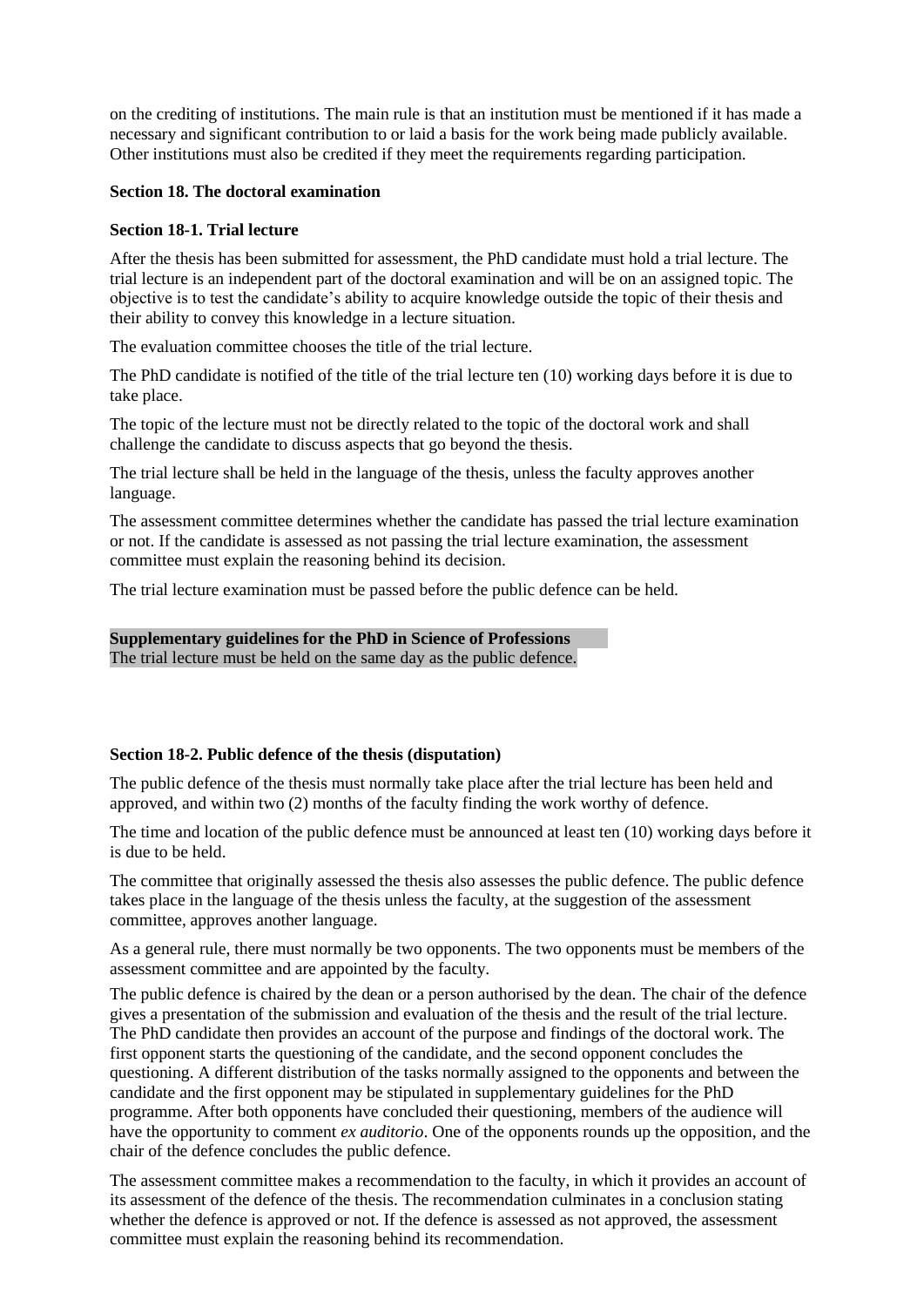# **Section 19. Approval of the doctoral examination**

The faculty makes the final decision on approval of the doctoral examination on the basis of the assessment committee's recommendation.

If the assessment committee does not approve the trial lecture (cf. section 18-1), a new trial lecture must be held. The new trial lecture must be on a new topic and must be held no later than six (6) months after the first attempt. A new trial lecture on an assigned topic can only be held once. As far as possible, the new examination will be assessed by the same committee that assessed the original examination, unless the faculty decides otherwise.

If the faculty decides, in accordance with the assessment committee's recommendation, not to approve the public defence, the PhD candidate may defend the thesis one more time. A new defence can be held at the earliest after six (6) months and must be assessed, as far as possible, by the same committee that assessed the original defence.

# **Section 20. Conferral of the degree and diploma**

# **Section 20-1. Conferral of the degree**

Based on the faculty's decision that the training component and all parts of the doctoral examination have been approved, the degree of philosophiae doctor (PhD) will be conferred on the candidate by the board or another body authorised by the board.

# **Section 20-2. Certificate and diploma**

Certificates are issued by Nord University. The certificate contains information about the content of the training component, the date and title of the trial lecture, the title of the thesis and the date of the public defence of the thesis. The University determines which additional information will be included in the degree certificate.

Nord University will also issue a diploma supplement in accordance with the applicable guidelines on diploma supplements.

In addition to the degree certificate issued by Nord University, a PhD diploma signed by the rector and faculty dean is issued.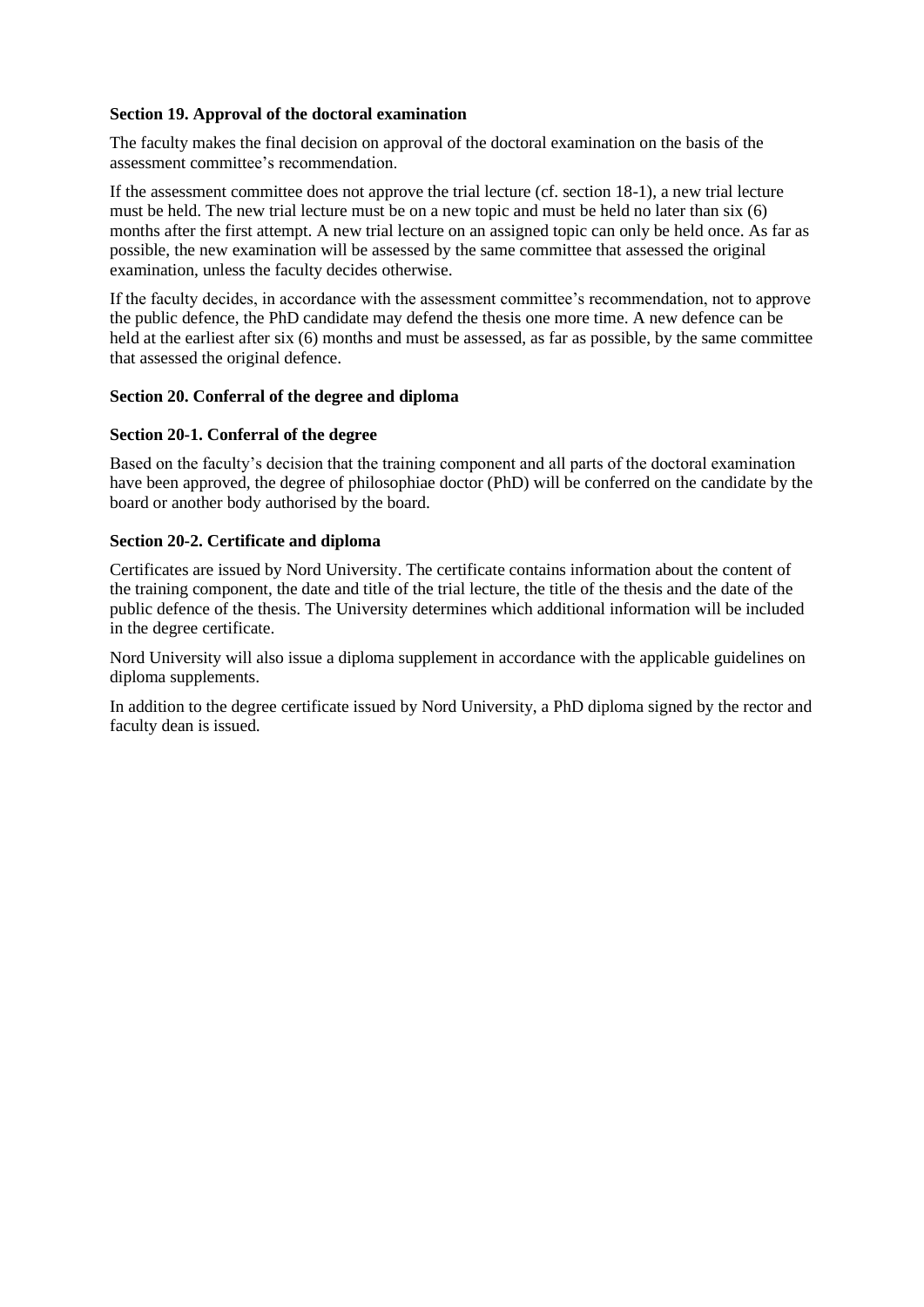# **PART V JOINT DEGREES AND COTUTELLE AGREEMENTS**

# **Section 21. Joint degrees and cotutelle agreements**

# **Section 21-1. Joint degrees and cotutelle agreements**

The institution may enter into an agreement with one or more Norwegian or foreign institutions regarding collaboration in the form of joint degrees or cotutelle.

Agreements on collaboration on joint degrees or cotutelle may stipulate exemption from other provisions in these recommended guidelines, if this is necessary due to the regulations of the collaborating institutions. These kinds of exemptions, both individually and together, must be justifiable.

# **Section 21-2. Joint degrees**

The term "joint degree" is defined as a collaboration between two or more institutions, in which the partner institutions are jointly responsible for admission, academic supervision, the conferral of the degree, and other elements described in these Regulations. The collaboration is normally organised in a consortium and is regulated in an agreement between the members of the consortium.

For a completed joint degree, a joint degree certificate is issued in the form of:

a) a degree certificate issued by all the consortium members,

b) a degree certificate issued by each of the consortium members,

or a combination of a) and b)

An agreement to issue a joint degree is normally only entered into if there is already an established, stable academic collaboration between Nord University and at least one of the other consortium members. The Board is responsible for establishing detailed guidelines for collaboration on joint degrees, including templates for collaboration agreements.

# **Section 21-3. Cotutelle agreements**

The term "cotutelle" is defined as the joint academic supervision of PhD candidates and collaboration on the training of PhD candidates. A cotutelle agreement must be entered into for each individual candidate and ought to be based on stable, academic collaboration between the institutions.

# **Section 21-4. Joint degree and cotutelle requirements**

No exemptions may be made from qualifications required for admission, requirement that the thesis must be made available to the public, and the requirement for a public defence assessed by an impartial assessment committee.

# **PART VI APPEALS, ENTRY INTO FORCE AND TRANSITIONAL PROVISIONS**

# **Section 22. Appeals**

# **Section 22-1. Appeal against rejection of an application for admission, a decision to terminate a candidate's right to study, or rejection of an application for approval of elements in the training component**

Rejection of an application for admission, a decision to terminate a candidate's right to study, or rejection of an application for approval of elements of the training component may be appealed under the provisions of the Public Administration Act concerning the appeal of individual decisions.